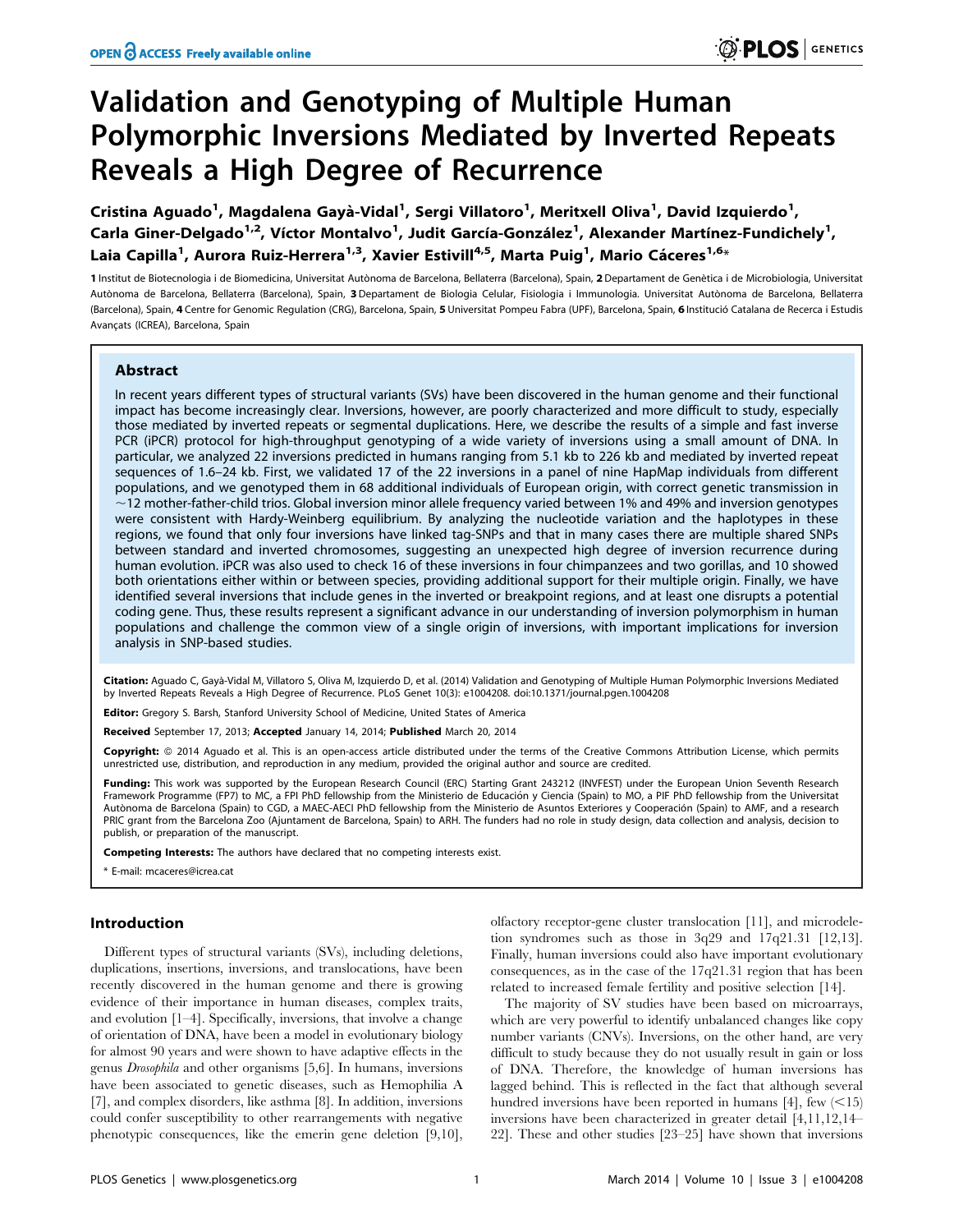## Author Summary

Inversions have been an evolutionary biology model for almost a century, and recently the discovery of a high amount of structural variation in multiple organisms, including humans, has renewed the interest in them. Since early on, it was shown that they were adaptive and that they were involved in human diseases. However, in humans, the study of inversions has lagged behind due to important limitations in the experimental methods to analyze them. Here, we have optimized a technique for high-throughput validation and genotyping of inversions mediated by inverted repeats. By genotyping 17 of these inversions in a diverse sample of human individuals, including many of European origin and several nonhuman primates, we have carried out the most complete genotyping effort of human inversions to date. The results of our study indicate that a high proportion of these inversions are recurrent and have occurred multiple times during evolution. This represents an example of the plasticity of the genome and opens a new paradigm in the study of inversions, challenging the common view that inversions have a unique origin.

are generated by two main processes: breaks in relatively simple regions that are joined in opposite orientation by non-homologous mechanisms or non-allelic homologous recombination (NAHR) between inverted repeats (IRs) (either repetitive elements or segmental duplications (SDs)). However, very little is known about the frequency and distribution of the inversions in human populations, with most studies limited to a handful of individuals. The main exceptions are the 17q21.31 inversion, in which the global distribution has been estimated by linkage with SNPs [14], six large inversions studied by FISH in 27 individuals of three populations [12], the worldwide genotyping of the 8p23 inversion distribution based on SNP data and genetic substructure [21], and the recent analysis of eight simple inversions in 42 human samples of diverse origins, including one inversion genotyped in 57 populations [20].

Traditional methods for inversion analysis include G-banding karyotyping [26], FISH [11,12], Southern blot hybridization [9], or pulsed-field gel electrophoresis [19]. With the development of sequencing techniques, it has been possible to identify inversions at a genome-wide level by sequence comparison [18,27,28] or paired-end sequencing and mapping (PEM) [20,23,25,29–32]. However, these techniques have important limitations. In most cases the presence of IRs at the inversion breakpoints hinders their detection using single reads or paired-end sequencing of short fragments, and PEM has a very high rate of false positives in inversion prediction [33,34]. Moreover, all the above methods have a low throughput and can be applied only to a few individuals, providing just a partial picture of the distribution of the inversions. As an alternative, computational algorithms have been developed to take advantage of available nucleotide variation data in multiple individuals to predict inversions and estimate inversion genotypes [21,35–37], although it is unclear how accurate these predictions are across populations. In addition, these algorithms work only for relatively large and frequent inversions. Thus, it is always necessary to validate inversion predictions using independent techniques and genotype them in a large number of individuals.

PCR amplification offers more possibilities for high-throughput analysis and different PCR-based techniques have been used to validate inversions. Regular or long-range PCR [20,25,27,38,39]

are limited by the size of the fragments to amplify and work poorly for fragments above 10 kb. Therefore, their applicability is reduced to inversions generated by simple breaks or small IRs at their breakpoints. Haplotype-fusion PCR is a very promising technique to study inversions caused by duplicated sequences of almost any kind [40,41], although it has not yet been used extensively and reproducibly to genotype inversions. Inverse PCR (iPCR) [42] is based on creating circular molecules of DNA by restriction enzyme digestion and self-ligation, followed by amplification across a self-ligated site (Figure 1). Thus, with iPCR there is no need to amplify across the breakpoints and it is possible to analyze inversions mediated by medium-long IRs. iPCR has been used to sequence the flanking regions of known sequences [43], sequence breakpoints of translocations [44,45], or generate long insert pairs [46]. In addition, an iPCR assay has been applied to genotype inversions mediated by 9.5 kb SDs causing hemophilia A in multiple patients [47–50] and in prenatal diagnosis [51]. However, iPCR limits for different types of inversions have not yet been tested. Therefore, optimization of the iPCR technique could open the possibility of high-throughput validation and genotyping of inversions in a simple manner.

Here, we have tested different reagents and conditions to optimize the iPCR method and developed a high-throughput iPCR protocol that allows us to genotype a wide-variety of inversions mediated by IRs in a large number of individuals in just one day. As an example of the potential use of this method, we have analyzed 22 inversions predicted in the human genome by PEM and determined the frequency and genetic transmission of 17 of them in 70 CEU individuals. In addition, we have checked the association between inversions and nucleotide variation using the HapMap [52] and 1000 Genomes Project (1000GP) [53] SNP data, the putative ancestral orientation, and the possible gene effects of the validated inversions. All this information has been deposited in the new InvFEST human polymorphic inversion database [54].

## Results

# Selection of candidate polymorphic inversions

Inversion validation was based on the analysis of PEM data from fosmids of nine different individuals [23] with our inversion prediction algorithm GRIAL to confirm the presence of an inversion signature and refine the breakpoint locations [54]. For simplicity, we always refer to the orientation matching the NCBI36 (HG18) human reference genome as standard (Std) and the opposite orientation as inverted (Inv) arrangement. We selected 31 inversion candidates present in at least one of the nine individuals with  $\geq 2$  fosmids supporting both the *Std* and *Inv* orientations, and IRs of  $\leq 40$  kb in the predicted ranges of the two breakpoints. The next step was finding restriction enzymes that cut at both sides of the inversion breakpoints, but not within the IRs, and that generate fragments of less than  $\sim$  70 kb. This way we identified 22 potential inversions for iPCR analysis distributed in 11 chromosomes and with a size of 5.1–226 kb (Table 1 and Table S1). For 13 inversions, the region of sequence exchange could be defined more precisely from at least one completely sequenced BAC or fosmid showing the inverted conformation [23,24]. In all cases the refined breakpoints were located either within or at the ends of the IRs in a region of high sequence identity between them [54]. Finally, we compared the selected regions in HG18 with those in the GRCh37 (HG19) assembly or additional genome patches [55] and in three cases we found important changes between them, which were analyzed in more detail (see below).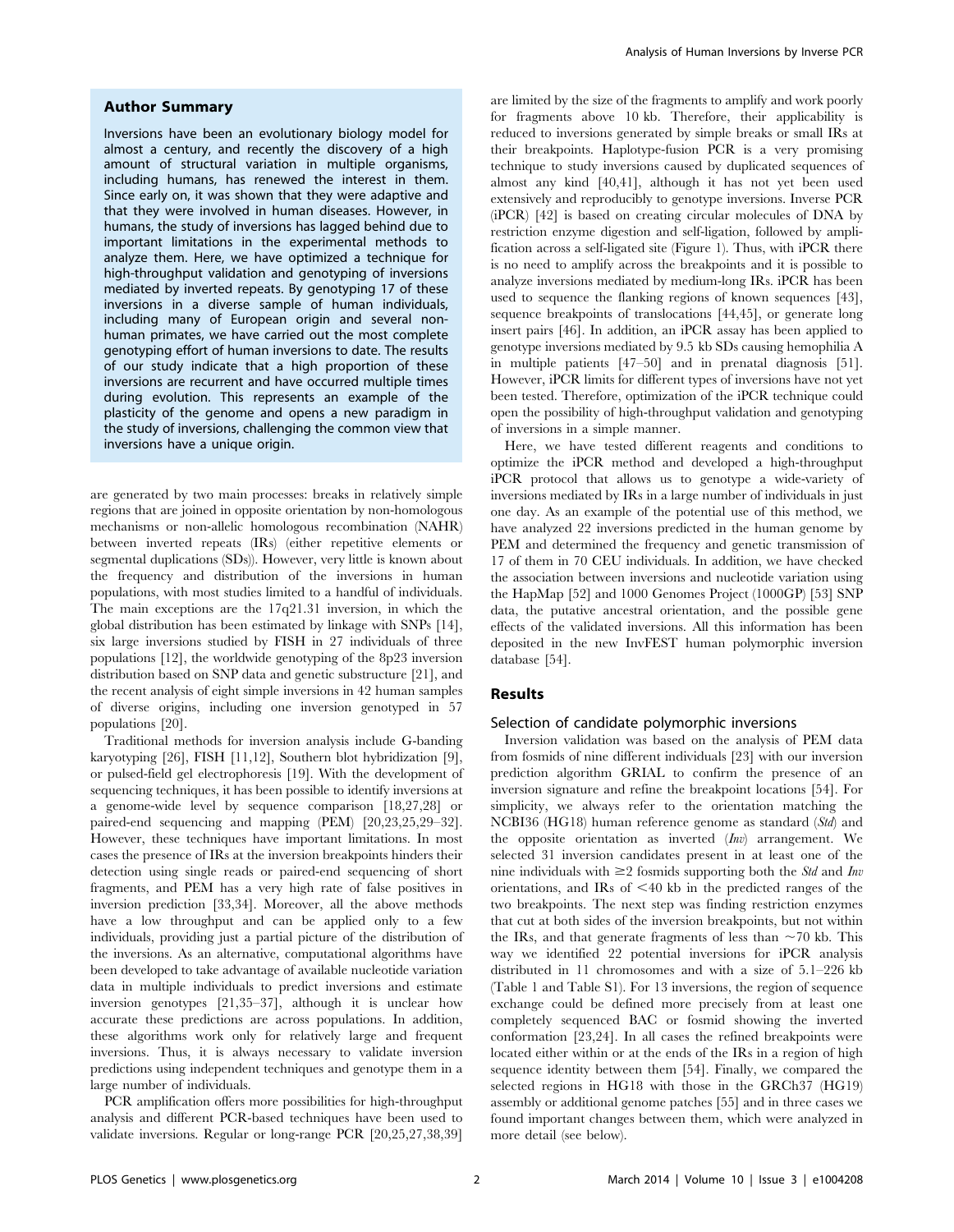

Figure 1. Diagram of iPCR validation of inversions mediated by inverted repeats (IRs). Standard and inverted arrangements are represented by unique regions A, B, C and D, which are separated by IR1 and IR2 at each inversion breakpoint (BP). The iPCR involves three steps: digestion at the restriction enzyme target sites (RE), circularization of the digested fragments by self-ligation, and PCR amplification with primers (small arrows) flanking the restriction site to generate products of different size depending on the orientation of the segment between both repeats. doi:10.1371/journal.pgen.1004208.g001

#### iPCR optimization

Figure 1 shows the general iPCR design for inversions mediated by IRs between regions A and B (breakpoint 1, BP1) and C and D (breakpoint 2, BP2). Previous studies had shown that iPCR could be used to validate inversions mediated by IRs with self-ligating circular fragments of up to 21.5 kb [47]. Therefore, to apply this technique to the largest range of inversions possible, we first tested the optimal DNA concentration and the effects of different reagents in the circularization efficiency of long DNA fragments. The analysis was based on the previous work of Wo et al. [56], and we selected two inversions, HsInv0340 and HsInv0286, which generate circular molecules of approximately 30–40 kb in the two orientations when cut with the staggered-end enzyme BamHI or the blunt-end enzyme SwaI.

Consistent with previous observations [56], for the inversion analyzed with a staggered-end enzyme (HsInv0340), we found a continuous increase in iPCR amplification with DNA dilution during ligation, with the most diluted DNA  $(0.31 \text{ ng/}\mu\text{l})$  showing a 6.5–8.2-fold improvement in circularization efficiency for both sizes of DNA circles (Figure 2A). For the inversion analyzed by iPCR with blunt ends (HsInv0286), we observed a similar trend for the two fragment sizes, although amplification was too low for accurate quantification. Next, using one of the optimal DNA dilutions  $(0.62 \text{ ng/µl})$ , we found that the addition of different reagents did not produce an improvement in the self-ligation step of staggered-end fragments. In blunt-end fragments there was an increase in amplification when PEG, glycerol and glycogen were used (Figure 2B). In particular, glycogen showed a 6.4–15.7-fold increase in the self-ligation of 33 kb and 41 kb fragments. Also, we quantified the possibility that the iPCR target region is produced by ligation between two different fragments using as a control the AD product, which could be generated only by the formation of concatamers. However, AD amplification was nonexistent from blunt-end fragments and very low and constant throughout the dilutions and the reagents tested for staggered-end fragments (Figure 2).

# Validation of predicted inversions by iPCR

Based on the results obtained in the optimization experiments, we developed iPCR assays to validate the two breakpoints of the previously selected inversions, except for the three regions not correctly assembled in the HG18 sequence. For the remaining 19 inversions, the restriction enzyme target site and the primers were

selected outside of the refined breakpoint regions involved in the inversion (Table S1), although in three cases (HsInv0124, HsInv0397, and HsInv0272) one of the primers and restriction sites were located in a divergent region between the two IRs. Overall, we used seven different enzymes and the size of the selfligation fragments varied between 2.3 and 73 kb (Table 1 and Table S1). As a first validation step, for all inversions we did multiplex iPCRs of both potential orientations of the two breakpoints (AB or CD fragments and AC or BD fragments) in the nine individuals of diverse origins used to predict the inversions by PEM [23]. Figure 3 shows the amplification results of two inversions as an example. We did not observe the expected bands in undigested or unligated genomic DNA controls in any inversion. For many of the iPCR assays we also tested the amplification of the AD fragment concatamer, and no or very little amplification was found.

The iPCR genotypes from both breakpoints were the same in 16 of the 19 inversions (Table S2), but in the other three there were some discrepancies. In HsInv1051 there is no BD amplification in the only individual heterozygous for the inversion according to the fosmids and the AC iPCR (NA19240; Table S2), although this case is particularly challenging because it corresponds to the largest self-annealing circle we have tried to amplify (73 kb). Similarly, in HsInv0397 there is one individual (NA12156) with different genotype for BP1 (Std/Inv) and BP2 (Std/Std). However, according to the fosmid information the individual should be heterozygous for the inversion (Table S2). In HsInv0241 three samples appear as Std/Inv in BP1 and Inv/Inv in BP2, and the same results were found with a new set of primers for the CD region. By genotyping known SNPs within the HsInv0241 inverted region through sequencing and restriction enzyme digestion, we showed that an allele is missing in BP2 in some of the supposedly  $Inv$  homozygous individuals (data not shown). Therefore, for the last two inversions it is likely that there is an unknown structural variant or restriction site polymorphism (either a new restriction site or the elimination of the restriction site used in the iPCR) that prevents BP2 amplification in one orientation, and that the assay showing the two chromosome arrangements represents the correct genotype. Furthermore, to assess the reproducibility of this technique, for inversions HsInv0344 and HsInv0389 we showed that the same iPCR results were obtained with two different restriction enzymes (BamHI or EcoRI for HsInv0344 and NsiI or BglII for HsInv0389). Thus, with a good design and the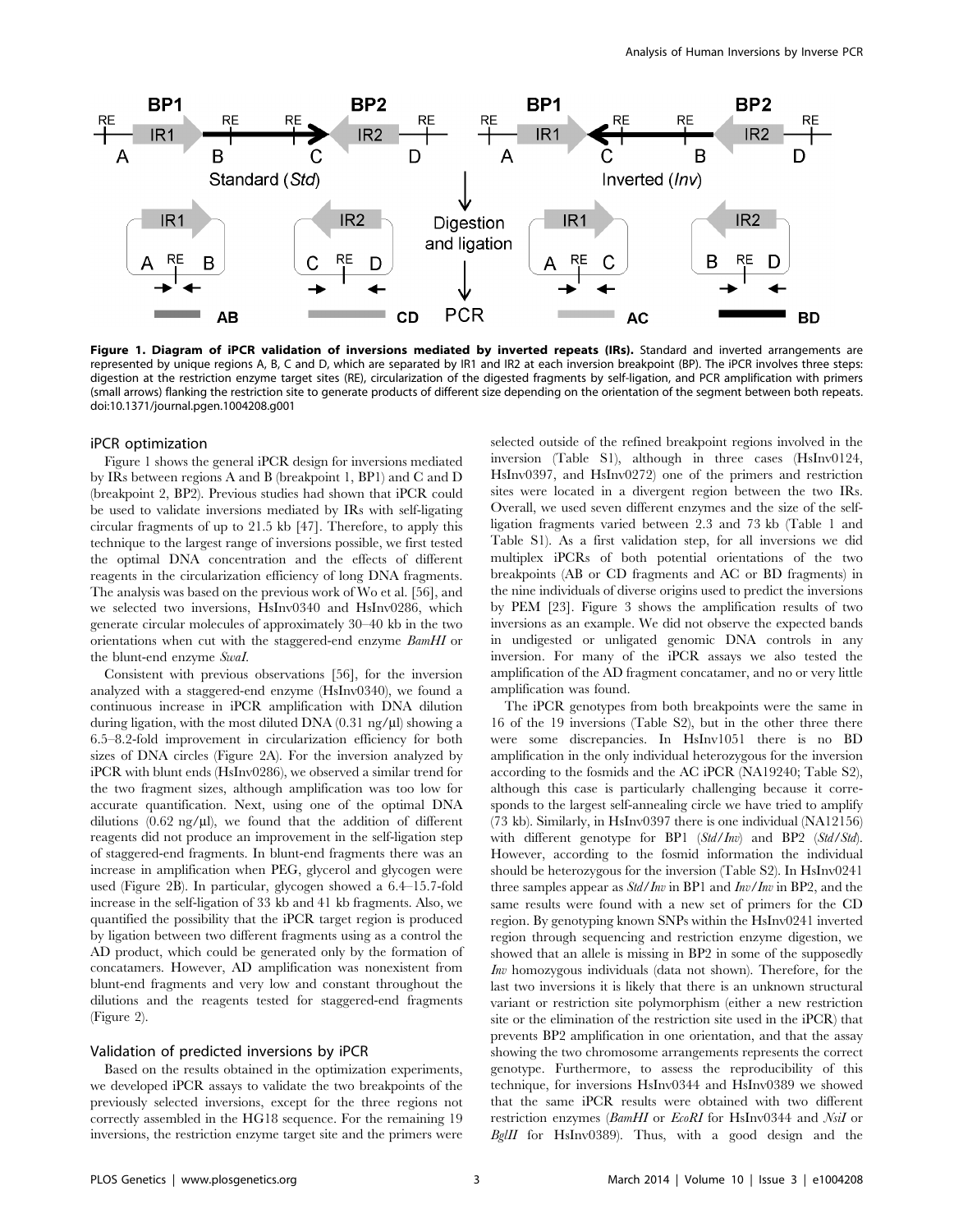| Í<br>.<br>!                                         |
|-----------------------------------------------------|
|                                                     |
| í                                                   |
| $\frac{1}{2}$                                       |
| `<br>!                                              |
|                                                     |
| ミラ                                                  |
|                                                     |
| able<br>s<br>$\ddot{\phantom{a}}$<br>$\overline{1}$ |

| Inversion              | .<br>ئ        | (NCBI36/HG18)<br>Breakpoint 1                                                                                                                                                                                                                                                      | (NCBI36/HG18)<br><b>Breakpoint 2</b> | repeat (IR)<br>Inverted | size (kb)<br><b>IR1/IR2</b> | size <sup>1</sup> (kb)<br>Inversion | Fragments<br><b>IPCR (kb)</b> | Validation<br>status | $\cos i$ stency $^2$<br><b>IPCR/PEM</b> |
|------------------------|---------------|------------------------------------------------------------------------------------------------------------------------------------------------------------------------------------------------------------------------------------------------------------------------------------|--------------------------------------|-------------------------|-----------------------------|-------------------------------------|-------------------------------|----------------------|-----------------------------------------|
| <b>Hslnv0114</b>       | chr9          | 125778473-125781206                                                                                                                                                                                                                                                                | 125793139-125795872                  | TEs/SDs <sup>6</sup>    | 2.7/2.7                     | 14.7                                | 13.8-17.8                     | Inversion            | Yes (9/9)                               |
| <b>Hslnv0124</b>       | chr11         | 300225-301836                                                                                                                                                                                                                                                                      | 307945-309555                        | ŞQ                      | 4.5/8.9                     | 7.7                                 | $2.3 - 14.8$                  | Inversion            | Yes (9/9)                               |
| <b>Hslnv0209</b>       | chr11         | 70953485-709605135                                                                                                                                                                                                                                                                 | 70965419-70972446 <sup>5</sup>       | SDs                     | 7.0/7.0                     | 11.9                                | $9.2 - 11.7$                  | Inversion            | Yes (9/9)                               |
| Hslnv0241              | chr2          | 241264234-241270541                                                                                                                                                                                                                                                                | 241280391-241286847                  | SDs                     | 13.3/12.8                   | 16.2                                | $17 - 20.1$                   | Inversion            | Yes $(7/7)$                             |
| <b>Hslnv0272</b>       | chr5          | 178802777-178811616 <sup>5</sup>                                                                                                                                                                                                                                                   | 178857371-1788675555                 | SDs                     | 8.8/10.2                    | 55.3                                | $8.8 - 17.6$                  | Not validated        | Yes (9/9)                               |
| <b>Hslnv0278</b>       | chr5          | 180455356-180458186 <sup>5</sup>                                                                                                                                                                                                                                                   | 180460457-180463248 <sup>5</sup>     | ŞQ                      | 2.8/2.8                     | 5.1                                 | $3.3 - 13.8$                  | Inversion            | Yes (8/8)                               |
| <b>Hslnv0286</b>       | chr7          | 54258468-54259261                                                                                                                                                                                                                                                                  | 54353522-54354315                    | TEs/SDs <sup>7</sup>    | 15.9/15.9                   | 95.1                                | $23.3 - 41.5$                 | Inversion            | Yes (9/9)                               |
| Hslnv0306 <sup>3</sup> | chr8          | 2272127-2276815 <sup>5</sup>                                                                                                                                                                                                                                                       | 2311945-2316621 <sup>5</sup>         | L1PA7, AluSc            | 4.7/4.7                     | 39.8                                | $9.7 - 25.6$                  | Complex region       |                                         |
| <b>Hslnv0340</b>       | chr13         | 63188985-63193242                                                                                                                                                                                                                                                                  | 63237334-63241591                    | SDs                     | 10.6/10.6                   | 48.4                                | $31.6 - 39.9$                 | Inversion            | Yes (9/9)                               |
| Hslnv0341              | chr13         | 79291903-79294413                                                                                                                                                                                                                                                                  | 79312733-79315243                    | L1PA3                   | 6.2/6.2                     | 20.8                                | $7.2 - 17.1$                  | Inversion            | Yes (9/9)                               |
| <b>Hslnv0344</b>       | chr14         | 34079802-34086813                                                                                                                                                                                                                                                                  | 34094204-34101227                    | SDs                     | 7.2/7.2                     | 14.4                                | $9.8 - 28.7$                  | Inversion            | Yes (9/9)                               |
| Hslnv0347              | chr14         | 50141001-60142582                                                                                                                                                                                                                                                                  | 60148138-60149719                    | <b>THEIC</b>            | 1.6/1.6                     | $\overline{2}$                      | $4.3 - 9.2$                   | Inversion            | Yes $(8/8)$                             |
| Hslnv0389              | chrX          | 153219602-153228808                                                                                                                                                                                                                                                                | 153266422-153275629                  | SDs                     | 11.3/11.3                   | 46.8                                | $12 - 30.8$                   | Inversion            | Yes (9/9)                               |
| <b>Hslnv0393</b>       | chrX          | 100739178-100743833                                                                                                                                                                                                                                                                | 100753236-100757891                  | SDs                     | 4.7/4.7                     | 14.1                                | $7.3 - 8.5$                   | Inversion            | Yes (9/9)                               |
| <b>Hslnv0396</b>       | chrX          | 72132652-72141803                                                                                                                                                                                                                                                                  | 72214354-72223499                    | SDs                     | 9.5/9.5                     | 81.7                                | $12.3 - 17.9$                 | Inversion            | Yes (9/9)                               |
| Hslnv0397              | chrX          | 105396369-105408238                                                                                                                                                                                                                                                                | 105417867-105429736                  | SDs                     | 32.2/15.1                   | 21.5                                | 18.4-20.7                     | Inversion            | Yes (8/8)                               |
| Hslnv0403 <sup>4</sup> | chrX          | 75278106-75282269                                                                                                                                                                                                                                                                  | 75285318-75289479                    | TEs/SDs <sup>8</sup>    | 4.3/4.3                     | 7.2                                 | $8.2 - 10.1$                  | Inversion            | Yes $(5/5)$                             |
| <b>Hslnv0414</b>       | chrX          | 151985038-151993457 <sup>5</sup>                                                                                                                                                                                                                                                   | 151994653-152003088 <sup>5</sup>     | SDs                     | 8.4/8.4                     | 9.6                                 |                               | Complex region       |                                         |
| <b>Hslnv0526</b>       | chr1          | 116509421-116514763 <sup>5</sup>                                                                                                                                                                                                                                                   | 116581672-116587255 <sup>5</sup>     | SDs                     | 5.3/5.6                     | 72.4                                | $9.1 - 27.6$                  | Not validated        | Yes (9/9)                               |
| Hslnv0710 <sup>3</sup> | $\frac{8}{2}$ | 2167585-2182892 <sup>5</sup>                                                                                                                                                                                                                                                       | 2316618-2331389 <sup>5</sup>         | SDs                     | 15.3/14.8                   | 148.8                               | $25.6 - 33.2$                 | Complex region       |                                         |
| <b>Hslnv0832</b>       | chrY          | 16496132-16504854 <sup>5</sup>                                                                                                                                                                                                                                                     | 16517493-16526218 <sup>5</sup>       | SDs                     | 8.7/8.7                     | 21.4                                | $15.5 - 37.4$                 | Inversion            | Yes (1/1)                               |
| <b>Hslnv1051</b>       | chr17         | 18442024-184662715                                                                                                                                                                                                                                                                 | 18667812-18692134 <sup>5</sup>       | SDs                     | 24.2/24.3                   | 225.8                               | 46.4-72.7                     | Inversion            | Yes (9/9)                               |
|                        |               | <sup>2</sup> Consideration the IDCB and naired and manning (DEM) results is individually the individual in which the iDCB nanome is consistent the mesonge of forming the SM or his origination after<br>Inversion size is calculated as the distance between the middle positions | of the two breakpoint intervals.     |                         |                             |                                     |                               |                      |                                         |

excluding those mapping within the IRs (see Table S2).<br><sup>3</sup>HsInv0306 includes this inversion prediction and HsInv0312, whereas HsInv0710 includes this inversion prediction and HsInv0311 [54].<br><sup>4</sup>The inverted region of inver 2Consistency between the iPCR and paired-end mapping (PEM) results is indicated by the number of individuals in which the iPCR genotype is consistent with the presence of fosmids supporting the Std or Inv orientation after  $\leq$ ñ Ë ē gkio ī, excluding those mapping within the IRs (see Table S2). 3

3HsInv0306 includes this inversion prediction and HsInv0312, whereas HsInv0710 includes this inversion prediction and HsInv0311 [54].

4The inverted region of inversion HsInv0403 shows the opposite orientation in the GRCh37 (HG19) assembly.

5For inversion predictions in which no inverted sequence was available, breakpoint coordinates correspond to the whole length of the segmental duplications (SDs) annotated in HG18 or the IRs defined by BLAST alignment of the two breakpoints.

two breakpoints.<br><sup>6</sup>IRs include sequences of transposable elements (TEs) L2, MLTIK, MLTIC, AluSq, L3, and MIRb, although the whole region has been anotated as SD in HGI9.<br><sup>7</sup>IRs are annotated as SDs in HGI8, but not in HGI 6IRs include sequences of transposable elements (TEs) L2, MLT1K, MLT1C, AluSq, L3, and MIRb, although the whole region has been anotated as SD in HG19.

7IRs are annotated as SDs in HG18, but not in HG19 since they are completely formed by multiple partial copies of different TEs.

8IRs are not annotated as SDs in HG18 or HG19, but contain unique sequences and parts of different TEs (L2, L4, MER41C, MER4A, and MamGyp).

doi:10.1371/journal.pgen.1004208.t001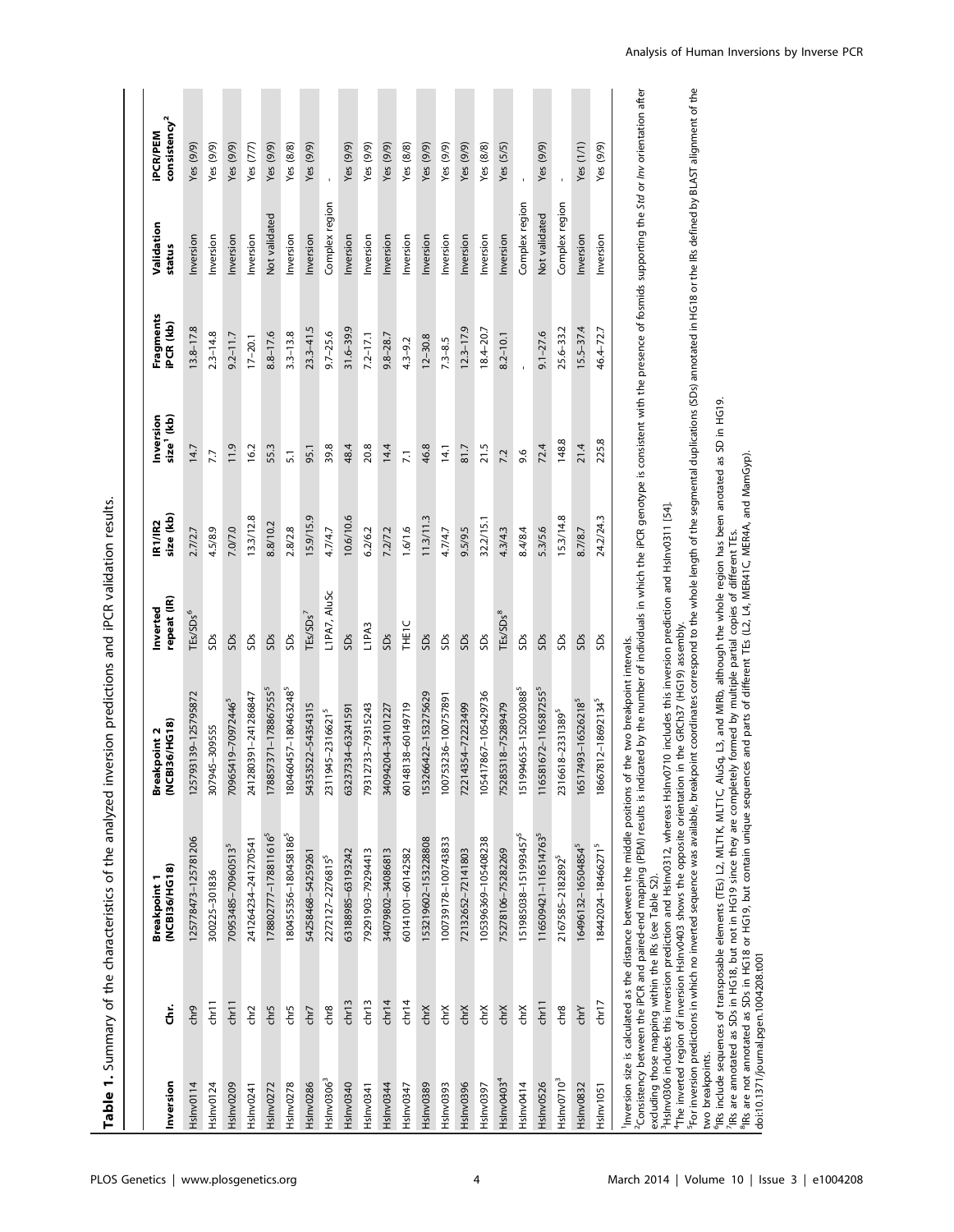

Figure 2. Quantification of self-ligation efficiency in iPCR with different DNA dilutions and different reagents. A. Effect of DNA dilution during ligation on iPCR amplification of staggered-end fragments from HsInv0340 of 32 kb (AB) and 40 kb (BD) and the A–D concatamer. B. Effect of different reagent concentrations during ligation on iPCR amplification of blunt-end fragments from HsInv0286 of 33 kb (BD) and 41 kb (AB). The A–D fragment with 10 ng/ $\mu$ l of DNA and the 41 kb fragment with no additional reagent were selected as reference to calculate the relative amplification in A and B, respectively. NA18517 DNA that is heterozygous for both inversions was used in the analysis.

doi:10.1371/journal.pgen.1004208.g002

appropriate controls, inversion genotyping by iPCR is quite robust.

With regard to the inversion validation, in 17 of the 19 inversions the two genomic orientations were found in the panel of nine humans, but in four of them the Inv arrangement was present only in one of the original Yoruban (YRI) individuals used to predict the inversion (Table S2). In the remaining two inversions (HsInv0272 and HsInv0526), iPCR of both breakpoints only identified the Std arrangement in all individuals and are likely false positives in the PEM analysis. To check the validity of iPCR results, we compared them with those of the fosmid PEM [23]. To do this, for each individual we considered only the fosmids whose ends map uniquely and outside the IRs at the breakpoints, and those mapping within the IRs were discarded since they are often not informative. For the 17 validated inversions, the genotypes obtained with iPCR and the fosmid PEM data are consistent for all individuals (Table S2). The false positive inversion predictions HsInv0272 and HsInv0526 were supported just by a few fosmids



Figure 3. Multiplex iPCR results of two validated inversions in nine human samples. A. HsInv0403 ABD and ACD iPCRs. Band sizes are: AB, 364 bp; BD, 239 bp; AC, 350 bp; CD, 225 bp; and AD, 265 bp. B. HsInv0209 ABC and BCD iPCRs. Band sizes are AB, 435 bp; AC, 243 bp; BD, 543 bp; CD, 351 bp; and BC, 470 bp. For both panels the genomic DNA samples are: 1, negative control; 2, NA12156; 3, NA12878; 4, NA15510; 5, NA18507; 6, NA18517; 7, NA18555; 8, NA18956; 9, NA19129; 10, NA19240; 11, DNA without restriction enzyme; 12, DNA without T4 DNA ligase; and L, 100 bp DNA Ladder (Invitrogen). doi:10.1371/journal.pgen.1004208.g003

and all of them have one read mapping in a particular region within the inverted SDs. Sequence analysis has shown that in both cases the incorrect fosmid mappings are caused by variation across individuals in the nucleotide divergence between the two SD copies.

# Analysis of inversion predictions in complex genomic regions

For three of the selected candidates in HG18, HsInv0306, HsInv0414, and HsInv0710, the genomic regions show a different and more complex organization in subsequent releases of the human genome sequence. Therefore, we re-evaluated the inversion predictions taking into account the new data and the preliminary iPCR results. In HsInv0414, the whole region was duplicated in the HG19 assembly and a 50-kb gap was created, which makes the design and the interpretation of iPCRs very difficult and the region was not analyzed any further.

HsInv0710 and HsInv0306 are two overlapping inversion predictions of different length supported by many discordant fosmids. This region has been updated with a new sequence patch (GL949743.1), which has 75 kb of extra sequence that transforms the 15-kb inverted SDs found in HG18 and HG19 into two SD blocks of 109 kb and 95 kb (Figure S1). To determine if the two inversion candidates are still valid in this context, we re-mapped a set of 1725 concordant and discordant fosmid paired-end reads with mappings spanning the region of interest  $+/-50$  kb (see Materials and Methods). We obtained a total of 20 discordant paired-end reads, and most of the fosmids originally supporting the inversion predictions mapped in highly identical regions within the new SD blocks and were not informative. For HsInv0710, only one of the 53 fosmids still supports the inversion, although it maps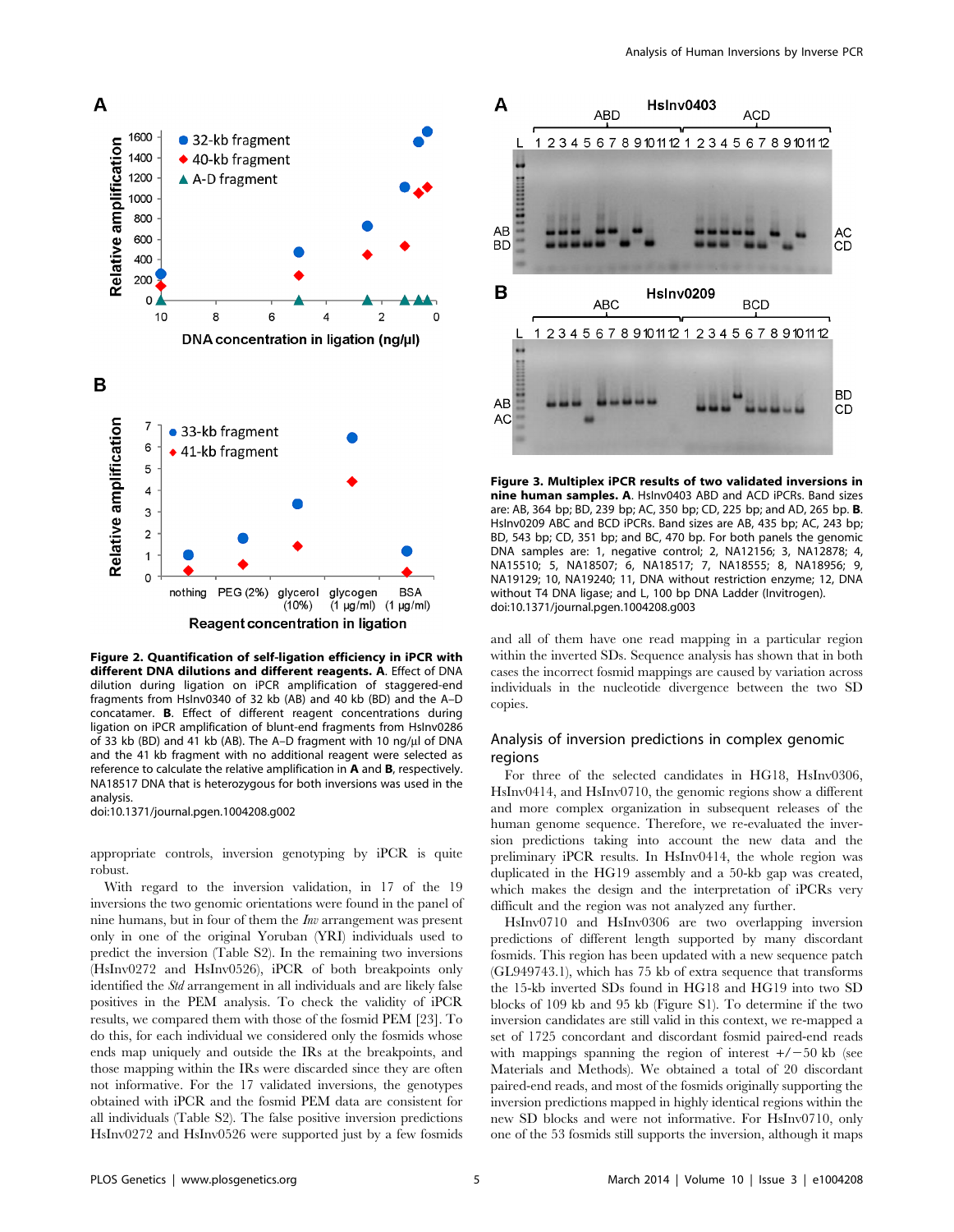within the inverted SDs with just slightly higher score in the discordant than the concordant orientation. For HsInv0306, 19 of the 65 fosmids continue to map as discordant in orientation in the HG19 patch (Figure S1). However, a similar amount of fosmids from all the individuals also support the reference orientation and the 19 apparently discordant fosmids are explained by a  $\sim$ 16 kb polymorphic deletion of part of SD2 (Figure S1). Thus, there is not reliable PEM evidence that these inversions exist. Due to the size of the new SDs it was not possible to interrogate the presence of the inversion by iPCR. Nevertheless, we designed several iPCR primers to confirm the organization of the genomic region (Figure S1). For HsInv0710, six of the nine individuals are heterozygous for AB and BD (the other three being homozygous for AB) and the fragments AC and CD were never amplified. Similarly, for HsInv0306, the nine individuals showed AB and AC amplification. These results support the existence of big SDs and indicate that the sequence of the new patch is probably correct.

# Genotyping of validated inversions in multiple individuals

In order to genotype inversions in multiple individuals, we set up the iPCR protocol in a plate format. For each of the 17 true polymorphic inversions, we analyzed one breakpoint in 77 individuals, including 68 additional CEPH samples with ancestry from northern and western Europe (CEU) and 12 father-motherchild trios. The genotyping worked very well, with on average more than 98% valid genotypes for iPCRs with staggered-end enzymes (Table S3). For six inversions, we repeated 40–100% of the individuals in independent iPCRs testing the other breakpoint and in all cases the results were the same. The only exception was inversion HsInv0241, in which both breakpoints were tested for all individuals, and as in the previous experiments, 23 individuals (30%) showed different results in BP1 (Std/Std or Std/Inv) and BP2 (nothing or  $Inv/Inv$ ). As mentioned before, these results are consistent with a missing Std allele in the iPCR of BP2 in these individuals and we considered only the genotypes obtained from AB and BD amplifications. In addition, for inversion HsInv0286, which involved blunt ends, there was no clear amplification in some DNAs and we could obtain reliable genotypes for 48 CEU individuals (Table S3).

Inversion frequency and heterozygosity on the CEU population varied considerably (Table 2). Of the 17 inversions, two (HsInv0832 and HsInv1051) were not present in any of the CEU individuals, three (HsInv0209, HsInv0340, and HsInv0341) showed very low frequency  $(<5\%)$ , and the rest had a minor allele frequency (MAF) between 10–47% (Table 2). Likewise, the observed heterozygosities (H) ranged from 0 to 0.55, and all polymorphic inversions were in Hardy-Weinberg equilibrium (Table 2). As a control, we also analyzed the genetic transmission of the Std and Inv allele in the available family trios, and in all cases it fits perfectly the expected inheritance pattern (Table 2). For inversions HsInv0209, HsInv0340, HsInv0341, HsInv0832 and HsInv1051 we could not analyze the inheritance for the Inv allele in the CEU population. Thus, we checked the families of the YRI individuals with the inversion and in all of them the Inv allele was correctly transmitted (Table S3), showing that the inversion genotypes obtained by iPCR behave as a normal genetic variant.

#### Association of inversions and nucleotide variation

Inversions are known to inhibit recombination and generate genetic substructure with high linkage disequilibrium (LD) of the SNPs within the inverted region [5,6]. Therefore, we examined the patterns of nucleotide variation within the inverted region and in the 10 kb flanking the 14 inversions with at least two inverted alleles in the genotyped CEU individuals using the SNP data from HapMap (46 unrelated individuals) [52] and 1000GP (28 unrelated individuals) [53]. The HapMap data revealed perfect LD  $(r^2 = 1)$  between the inversion HsInv0286 and HsInv0347 and several SNPs (Table 3 and Table S4). In addition, inversion HsInv0396 presented very high LD values ( $r^2 = 0.9$ ), with three SNPs. The 1000GP data allowed us to detect more SNPs with perfect LD for the three inversions mentioned above and HsInv0114 (Table 3 and Table S4). As expected, most of these tag SNPs were located inside the inverted region, although some of them were located outside as well (Table 3).

Genotype data were also used to calculate the minimum number of shared SNPs between the two arrangements without phase estimation. To minimize the effect of SNP genotyping errors, for the 1000GP data we performed these calculations using all genotypes and only the most reliable ones based on the genotype likelihoods. Surprisingly, for six inversions (HsInv0124, HsInv0341, HsInv0344, HsInv0389, HsInv0393, HsInv0403) a high proportion of the HapMap and 1000GP SNPs located within the inversion were shared between the two arrangements (Table 3). That is, according to the genotype information, these nucleotide variants were polymorphic both in Std and Inv chromosomes, and the shared SNPs were distributed over the whole inverted region. In contrast, a much lower proportion of shared SNPs between arrangements was observed for the four inversions (HsInv0114, HsInv0286, HsInv0347, HsInv0396) for which SNPs in high LD were identified (Table 3). The remaining inversions did not present such a clear pattern, mainly due to either a very low frequency of the inversion (HsInv0278, HsInv0209) or a low number of SNPs within the region (HsInv0241, HsInv0397). Very similar results were observed when using only the filtered most-reliable 1000GP SNP genotypes (Table S5).

Next, by inferring haplotypes using the PHASE program [57,58], we were able to calculate the nucleotide diversity  $(\pi)$  in Std and Inv chromosomes using the 1000GP data. For most inversions,  $\pi$  values were similar in both arrangements, although for HsInv0278 and HsInv0396,  $\pi$  of *Inv* chromosomes was more than five times lower (Table 3). In addition, we used Fst to measure genetic differentiation between arrangements (Table 3). In general, the most significant Fst values were observed for the inversions with tag SNPs. An exception was HsInv0389, in which the differentiation is due to the fact that there were two sets of very different haplotypes, that were mainly Std or Inv, although some haplotypes were shared between arrangements. On the contrary, Fst values of the inversions with shared SNPs tended to be low or even zero, consistent with the absence or very small differentiation between orientations. Figure 4 shows the distribution of fixed and shared SNPs along the inverted region.

#### Evolutionary history of the inversions

To illustrate the relationship between phased haplotypes within the inverted region, Median-Joining networks and Neighbor-Joining trees based on HapMap and 1000GP SNPs were constructed for all inversions (Figure 5 and Figure S2). The 14 inversions could be classified into three main groups. For the four inversions with fixed SNPs between arrangements (HsInv0114, HsInv0286, HsInv0347, HsInv0396), the networks and trees showed that the Std and Inv haplotypes formed separate clusters (Figure 5A and 5B), suggesting that the inversion arose from a unique event. In the case of HsInv0124, the haplotype network derived from the 1000GP data shows many recombination events, including possible gene conversion between arrangements. However, the network of the inverted and flanking regions  $(+/-10$  kb) from the HapMap data (not shown) has two clearly separated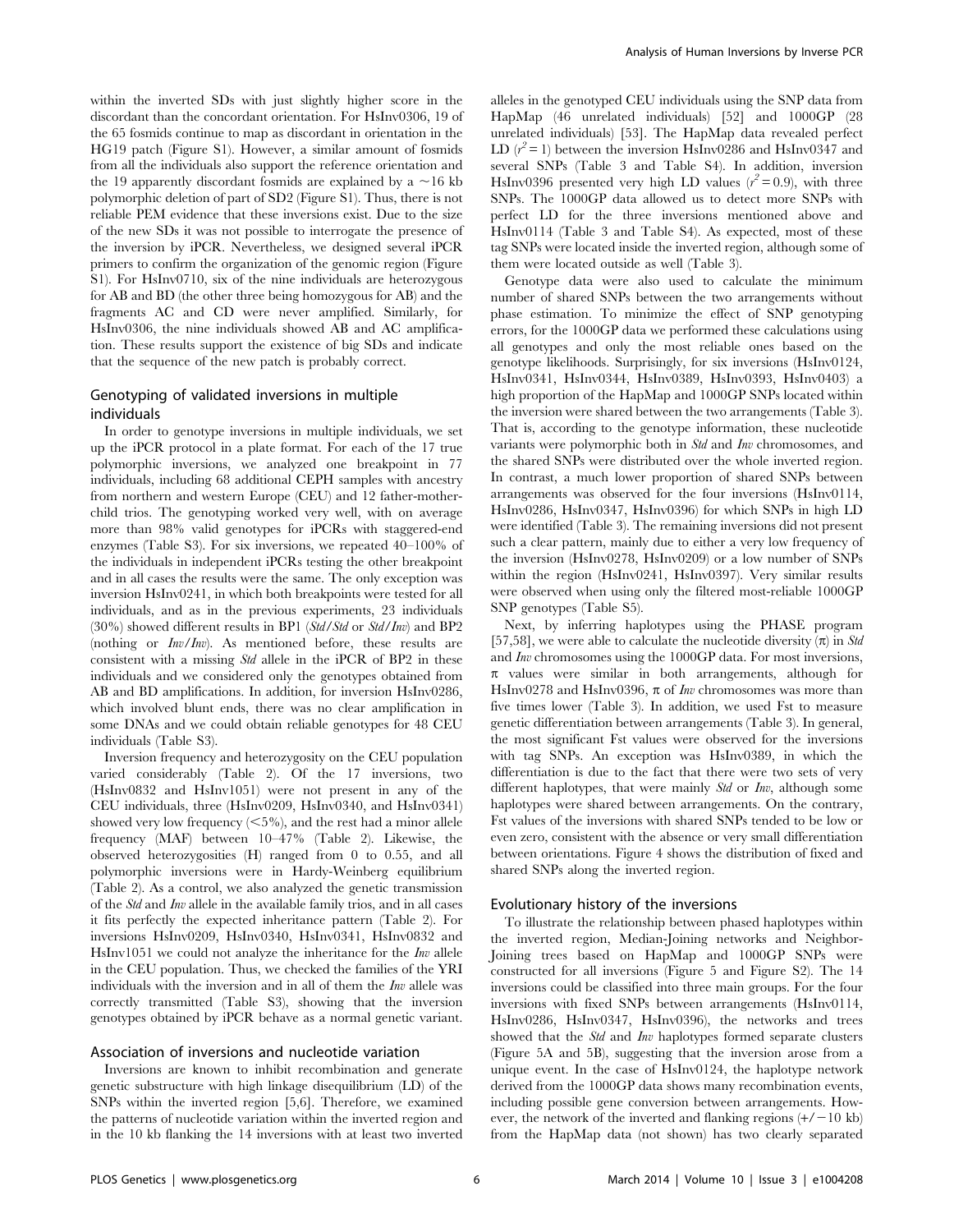Table 2. Summary information of the genotyping in CEU individuals, gene effect, and evolutionary history for the 17 validated polymorphic inversions in the human genome. Table 2. Summary information of the genotyping in CEU individuals, gene effect, and evolutionary history for the 17 validated polymorphic inversions in the human genome.

 $\overline{1}$ 

 $\sim$  100  $\pm$ 

**College** 

**College** 

 $\sim$ 

 $\sim$ 

**College** 

**College** 

 $\sim$ 

**College**  $\overline{1}$ 

|                  |       |                                                                   | יין<br>י<br>i<br>D |                                      | ŋ              |                      |                      |                           |                | 'n                                    |
|------------------|-------|-------------------------------------------------------------------|--------------------|--------------------------------------|----------------|----------------------|----------------------|---------------------------|----------------|---------------------------------------|
| Inversion        | ຮ້    | ż                                                                 | Inv freq.          | <b>AisoBAzo</b><br>Observed<br>heter | Valid families | Genes affected       |                      | iPCR results <sup>2</sup> |                | orientation <sup>3</sup><br>Ancestral |
|                  |       |                                                                   |                    |                                      |                | <b>Breakpoints</b>   | Inverted region      | Chimp                     | Gorilla        |                                       |
| Hslnv0114        | chr9  | 92                                                                | 0.64               | 0.50                                 | 12/12          | g                    | $\mathsf{e}$         | λη                        | $mv^*$         | Ιm                                    |
| <b>Hslnv0124</b> | chr11 | 92                                                                | 0.39               | 0.43                                 | 12/12          | <b>BC040735</b>      | <b>IFITM1</b>        | Std                       | Std            | Std                                   |
| Hslnv0209        | chr11 | 8                                                                 | 0.02               | 0.04                                 | 12/12          | KRTAP5-10, KRTAP5-11 | g                    | Std                       | Std            | Std                                   |
| <b>Hslnv0241</b> | chr2  | 92                                                                | 0.16               | 0.28                                 | 12/12          | AQP12A, AQP12B       | <b>ou</b>            | Std                       | Std/Inv        | Std                                   |
| Hslnv0278        | chr5  | 92                                                                | 0.10               | 0.20                                 | 12/12          | TRNA_Val, TRNA_Leu   | <b>PO</b>            | λη                        | $mv^*$         | $\geq$                                |
| <b>Hslnv0286</b> | chr7  | 72                                                                | 0.47               | 0.50                                 | 3/3            | $\overline{c}$       | <b>P</b>             | Std                       | Std            | <b>Std</b>                            |
| Hslnv0340        | chr13 | 8                                                                 | 0.01               | 0.02                                 | 11/11          | g                    | OR7E156P, LOC647264  | Std/Inv                   | $mv^*$         | $\tilde{m}$                           |
| <b>Hslnv0341</b> | chr13 | 92                                                                | 0.03               | 0.07                                 | 12/12          | g                    | g                    | Std/Inv                   | Std            | Std                                   |
| Hslnv0344        | chr14 | 92                                                                | 0.59               | 0.48                                 | 12/12          | SNX6                 | <b>PO</b>            | Std/Inv                   | $\overline{z}$ | Unknown                               |
| Hslnv0347        | chr14 | 92                                                                | 0.10               | 0.15                                 | 12/12          | e                    | g                    | Std                       | <b>Std/Inv</b> | Std                                   |
| Hslnv0389        | chrX  | 69/46                                                             | 0.17               | 0.17                                 | 14/14          | g                    | FLNA, EMD            | λη                        | $mv^*$         | $\tilde{n}$                           |
| Hslnv0393        | chrX  | 66/44                                                             | 0.36               | 0.55                                 | 13/13          | ARMCX6               | $\overline{c}$       | Std/Inv                   | λη             | ηv                                    |
| Hslnv0396        | chrX  | 69/46                                                             | 0.16               | 0.22                                 | 14/14          | PABPC1L2A, PABPC1L2B | <b>PO</b>            | Std/Inv                   | Std            | Std                                   |
| Hslnv0397        | chrX  | 68/46                                                             | 0.18               | 0.35                                 | 13/13          | <b>PO</b>            | <b>PO</b>            | Std/Inv                   | $mv^*$         | $\widetilde{m}$                       |
| Hslnv0403        | chrX  | 69/46                                                             | 0.26               | 0.30                                 | 14/14          | g                    | <b>PO</b>            | Std/Inv                   | Std/Inv        | Unknown                               |
| <b>Hslnv0832</b> | chrY  | 25                                                                | $\circ$            | $\circ$                              | 7/7            | <b>PO</b>            | <b>DO</b>            | $\overline{\mathsf{m}}$   | Std            | Unknown                               |
| Hslnv1051        | chr17 | 86                                                                | $\circ$            | $\circ$                              | 9/9            | CCDC144B             | 7 genes <sup>4</sup> | $\overline{z}$            | $\overline{z}$ | Std                                   |
|                  |       | <sup>1</sup> N, number of chromosomes from unrelated individuals. |                    |                                      |                |                      |                      |                           |                |                                       |

For inversions located on chr. X, the first number refers to the chromosomes used to calculate the frequency of the inversion and the second number to the chromosomes in females used to calculate the heterozygosity.<br><sup>2</sup>IPC For inversions located on chr. X, the first number refers to the chromosomes used to calculate the frequency of the inversion and the second number to the chromosomes in females used to calculate the heterozygosity.<br><sup>2</sup>IPC

For HsInv0389, iPCR data from chimpanzees is consistent with the experimental analysis of Cáceres et al. [59]. ND, not determined.<br><sup>3</sup>Estimation of the ancestral orientation is based mainly on the iPCR results for chimpanz

For HsInv0389, IPCR data from chimpanzees is consistent with the experimental analysis of Cáceres et al. [59]. ND, not determined.<br><sup>3</sup>Estimation of the ancestral orientation is based mainly on the IPCR results for chimpanz Those cases in which the phylogenetic trees are informative and support the results from the iPCR are shown in boldface. For HsInv1051, the ancestral state is based on the chimpanzee genome and the disruption of the CCDC144B

gene in the inverted orientation.<br>"Genes completely included within the inversion are *TBC1D28, ZNF286B, FOXO3B, TRIM16L, FBXW10, FAM18B1,* and *DKFZp434O1826.*<br>doi:10.1371/journal.pgen.1004208.t002 4Genes completely included within the inversion are TBC1D28, ZNF286B, FOXO3B, TRIM16L, FBXW10, FAM18B1, and DKFZp434O1826. gene in the inverted orientation.

doi:10.1371/journal.pgen.1004208.t002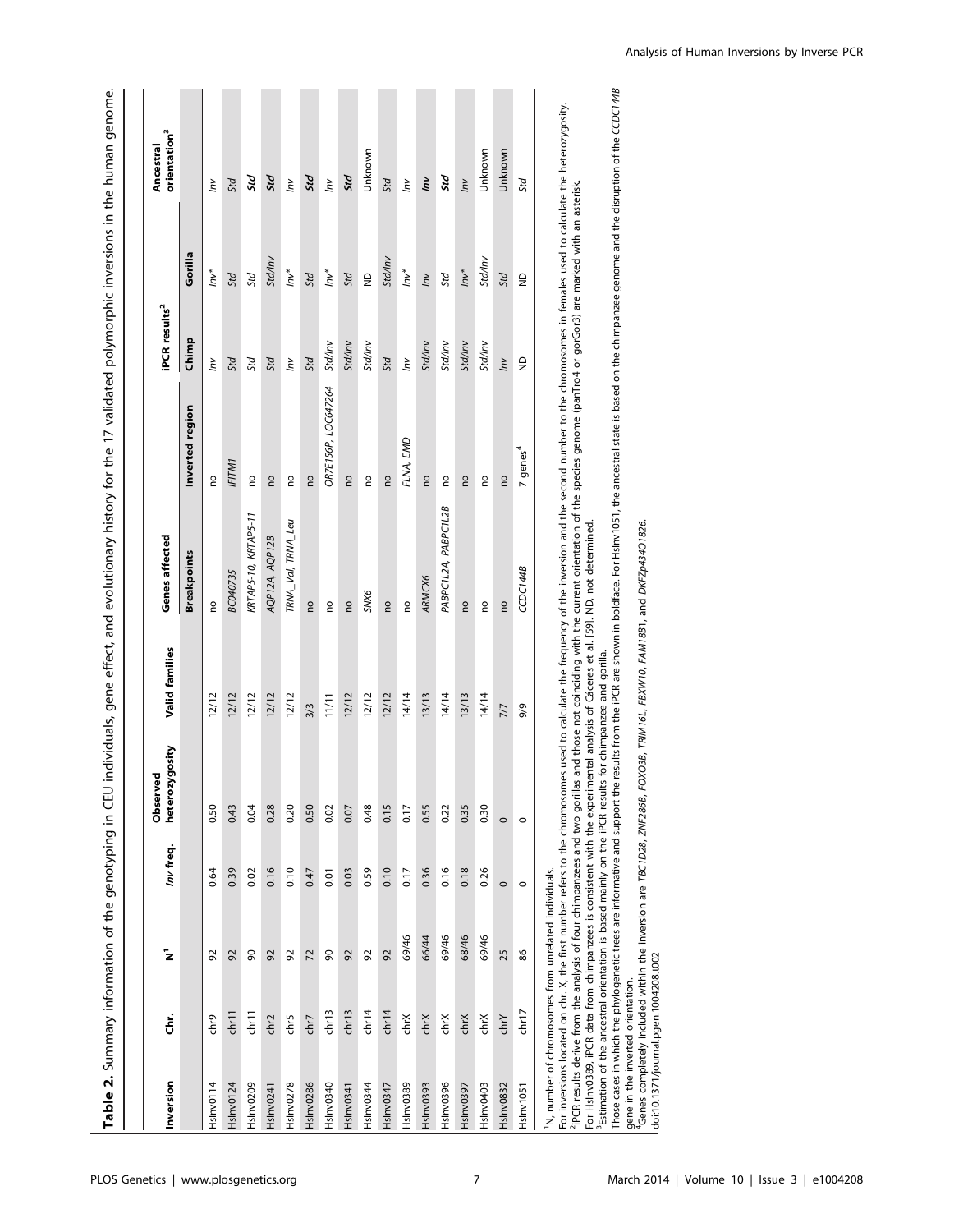Table 3. Nucleotide variation data from HapMap and 1000 Genomes Project (1000GP) for 14 polymorphic inversions with >2 inverted chromosomes in the CEU population.  $>$ 2 inverted chromosomes in the CEU population. Table 3. Nucleotide variation data from HapMap and 1000 Genomes Project (1000GP) for 14 polymorphic inversions with

|                                                                                                                                                                                                                                                                                                                             |               | <b>HapMap genotypes</b>  |                          |                          |                 | 1000GP genotypes        |                          |                          | 1000GP haplotypes |         |                    |             |                                  |
|-----------------------------------------------------------------------------------------------------------------------------------------------------------------------------------------------------------------------------------------------------------------------------------------------------------------------------|---------------|--------------------------|--------------------------|--------------------------|-----------------|-------------------------|--------------------------|--------------------------|-------------------|---------|--------------------|-------------|----------------------------------|
| Inversion                                                                                                                                                                                                                                                                                                                   | Ξ             | <b>SNPs</b>              | Fixed                    | Shared                   | Ξ               | <b>SNPs</b>             | Fixed                    | Shared                   | Sites             | $Fst^2$ | $\pi_{\bullet}$ II | $\pi_{Std}$ | $\pi_{\prime\prime\prime\prime}$ |
| Inverted region <sup>3</sup>                                                                                                                                                                                                                                                                                                |               |                          |                          |                          |                 |                         |                          |                          |                   |         |                    |             |                                  |
| <b>Hslnv0114</b>                                                                                                                                                                                                                                                                                                            | 46            | $\frac{6}{2}$            | $\circ$                  | $\overline{ }$           | 28              | $\frac{3}{4}$           | $\sim$                   | $\sim$                   | 11932             | $0.63*$ | 0.00064            | 0.00061     | 0.00020                          |
| <b>Hslnv0124</b>                                                                                                                                                                                                                                                                                                            | 46            | $\sim$                   | $\circ$                  | $\overline{ }$           | 28              | $\overline{\mathbf{8}}$ | $\circ$                  | $\circ$                  | 6109              | $0.31*$ | 0.00066            | 0.00065     | 0.00039                          |
| Hslnv0209                                                                                                                                                                                                                                                                                                                   | 45            | 6                        | $\circ$                  | $\overline{\phantom{0}}$ | 28              | $\overline{1}$          | $\circ$                  | $\circ$                  | 4906              | 0.41    | 0.00095            | 0.00093     |                                  |
| Hslnv0241                                                                                                                                                                                                                                                                                                                   | $\frac{4}{6}$ | $\,$ $\,$                | $\circ$                  | $\circ$                  | 28              | $\mathsf{D}$            | $\circ$                  | $\circ$                  | 3178              | $0.28*$ | 0.00098            | 0.00093     | 0.00063                          |
| Hslnv0278                                                                                                                                                                                                                                                                                                                   | 46            | $\sim$                   | $\circ$                  | $\sim$                   | 28              | $\overline{1}$          | $\circ$                  | $\circ$                  | 2271              | $0.32*$ | 0.00258            | 0.00255     | 0.00053                          |
| Hslnv0286                                                                                                                                                                                                                                                                                                                   | 33            | 5                        | $\overline{\phantom{0}}$ | $\,$ $\,$                | $\overline{2}1$ | 393                     | $\sqrt{2}$               | $\sigma$                 | 74342             | $0.45*$ | 0.00077            | 0.00087     | 0.00035                          |
| Hslnv0341                                                                                                                                                                                                                                                                                                                   | 45            | $\overline{6}$           | $\circ$                  | $\overline{c}$           | 28              | 55                      | $\circ$                  | 28                       | 16881             | 0.00    | 0.00101            | 0.00101     | 0.00122                          |
| Hslnv0344                                                                                                                                                                                                                                                                                                                   | $\frac{4}{6}$ | $\sim$                   | $\circ$                  | $\overline{\phantom{0}}$ | 28              | 96                      | $\circ$                  | 20                       | 7368              | $0.31*$ | 0.00095            | 0.00069     | 0.00086                          |
| Hslnv0347                                                                                                                                                                                                                                                                                                                   | 46            | $\sim$                   | $\sim$                   | $\circ$                  | $28$            | $\Xi$                   | $\sim$                   | $\circ$                  | 5543              | $0.82*$ | 0.00025            | 0.00011     | 0.00036                          |
| Hslnv0389                                                                                                                                                                                                                                                                                                                   | 46            | $\frac{9}{2}$            | $\circ$                  | 4                        | 28              | $\pmb{\mathbb{S}}$      | $\circ$                  | 35                       | 37610             | $0.70*$ | 0.00030            | 0.00015     | 0.00034                          |
| Hslnv0393                                                                                                                                                                                                                                                                                                                   | 44            | $\sim$                   | $\circ$                  | $\sim$                   | 27              | $\frac{6}{2}$           | $\circ$                  | 4                        | 9399              | $0.59*$ | 0.00030            | 0.00014     | 0.00025                          |
| Hslnv0396                                                                                                                                                                                                                                                                                                                   | 46            | $\overline{29}$          | $\circ$                  | $\circ$                  | 28              | 192                     | 2                        | S                        | 71906             | $0.65*$ | 0.00081            | 0.00060     | 0.00004                          |
| Hslnv0397                                                                                                                                                                                                                                                                                                                   | 45            | $\circ$                  | $\circ$                  | $\circ$                  | 27              | $\omega$                | $\circ$                  | $\circ$                  | 8906              | 0.00    | 0.00001            | 0.00001     | 0.00000                          |
| Hslnv0403                                                                                                                                                                                                                                                                                                                   | 46            | $\overline{ }$           | $\circ$                  | $\overline{\phantom{m}}$ | 28              | $\mathsf{L}\cap$        | $\circ$                  | $\mathsf{L}\cap$         | 2796              | $0.24*$ | 0.00050            | 0.00056     | 0.00039                          |
| Flanking region <sup>4</sup>                                                                                                                                                                                                                                                                                                |               |                          |                          |                          |                 |                         |                          |                          |                   |         |                    |             |                                  |
| Hslnv0114                                                                                                                                                                                                                                                                                                                   | 46            | ≒                        | $\circ$                  | 4                        | 28              | 80                      | $\sim$                   | 5                        | 19949             | $0.62*$ | 0.00071            | 0.00053     | 0.00030                          |
| <b>Hslnv0124</b>                                                                                                                                                                                                                                                                                                            | 46            | $\frac{6}{2}$            | $\circ$                  | G                        | $28$            | 110                     | $\circ$                  | 43                       | 19999             | $0.32*$ | 0.00141            | 0.00108     | 0.00121                          |
| Hslnv0209                                                                                                                                                                                                                                                                                                                   | 45            | $\overline{24}$          | $\circ$                  | $\circ$                  | 28              | 106                     | $\circ$                  | $\circ$                  | 19998             | 0.16    | 0.00164            | 0.00163     |                                  |
| <b>Hslnv0241</b>                                                                                                                                                                                                                                                                                                            | 46            | $\overline{4}$           | $\circ$                  | $\sim$                   | 28              | $\infty$                | $\circ$                  | $\overline{\phantom{a}}$ | 19999             | $0.25*$ | 0.00098            | 0.00099     | 0.00036                          |
| <b>Hslnv0278</b>                                                                                                                                                                                                                                                                                                            | 46            | F                        | $\circ$                  | G                        | 28              | 95                      | $\circ$                  | $\sim$                   | 19993             | $0.24*$ | 0.00121            | 0.00119     | 0.00074                          |
| <b>Hslnv0286</b>                                                                                                                                                                                                                                                                                                            | 33            | $\equiv$                 | $\overline{\phantom{0}}$ | $\circ$                  | $\overline{2}1$ | $\overline{2}$          | $\overline{\phantom{0}}$ | $\sim$                   | 19987             | $0.39*$ | 0.00082            | 0.00095     | 0.00038                          |
| Hslnv0341                                                                                                                                                                                                                                                                                                                   | 45            | 23                       | $\circ$                  | $\overline{c}$           | 28              | $\overline{\circ}$      | $\circ$                  | $\frac{\infty}{2}$       | 19992             | 0.00    | 0.00099            | 0.00100     | 0.00107                          |
| Hslnv0344                                                                                                                                                                                                                                                                                                                   | 46            | $\equiv$                 | $\circ$                  | $\overline{0}$           | $28$            | 73                      | $\circ$                  | 35                       | 19991             | $0.30*$ | 0.00081            | 0.00064     | 0.00069                          |
| Hslnv0347                                                                                                                                                                                                                                                                                                                   | $\frac{4}{6}$ | $\overline{4}$           | $\overline{5}$           | $\circ$                  | 28              | $\overline{32}$         | $\overline{c}$           | $\sim$                   | 19999             | 0.95*   | 0.00020            | 0.00002     | 0.00033                          |
| Hslnv0389                                                                                                                                                                                                                                                                                                                   | 45            | $\overline{6}$           | $\circ$                  | 17                       | 28              | $\frac{1}{2}$           | $\circ$                  | $\overline{\mathbf{z}}$  | 20000             | $0.50*$ | 0.00031            | 0.00019     | 0.00048                          |
| Hslnv0393                                                                                                                                                                                                                                                                                                                   | 43            | $\overline{\mathbf{u}}$  | $\circ$                  | $\overline{\phantom{a}}$ | 27              | 32                      | $\circ$                  | ₽                        | 19996             | $0.46*$ | 0.00039            | 0.00022     | 0.00042                          |
| Hslnv0396                                                                                                                                                                                                                                                                                                                   | 45            | $\overline{0}$           | $\circ$                  | $\circ$                  | 28              | $\overline{a}$          |                          |                          | 19998             | $0.60*$ | 0.00049            | 0.00037     | 0.00010                          |
| Hslnv0397                                                                                                                                                                                                                                                                                                                   | 45            | $\overline{\phantom{0}}$ | $\circ$                  | $\overline{\phantom{0}}$ | 27              | 15                      | $\circ$                  |                          | 20000             | $0.22*$ | 0.00008            | 0.00008     | 0.00003                          |
| <b>Hslnv0403</b>                                                                                                                                                                                                                                                                                                            | 46            | $\circ$                  | $\circ$                  | $\circ$                  | 28              | 58                      | $\circ$                  | $\frac{8}{2}$            | 20000             | $0.62*$ | 0.00088            | 0.00045     | 0.00064                          |
| <sup>2</sup> Fst values were calculated comparing the Inv and Std inferred haplotypes<br><sup>3</sup> The inverted region includes the region within the IRs that mediated the<br><sup>4</sup> The flanking region corresponds to 10 kb outside each IR.<br>1N, number of unrelated individuals analyzed.<br>$* P < 0.05$ . |               |                          |                          |                          | inversion.      |                         |                          |                          |                   |         |                    |             |                                  |
| doi:10.1371/journal.pgen.1004208.t003                                                                                                                                                                                                                                                                                       |               |                          |                          |                          |                 |                         |                          |                          |                   |         |                    |             |                                  |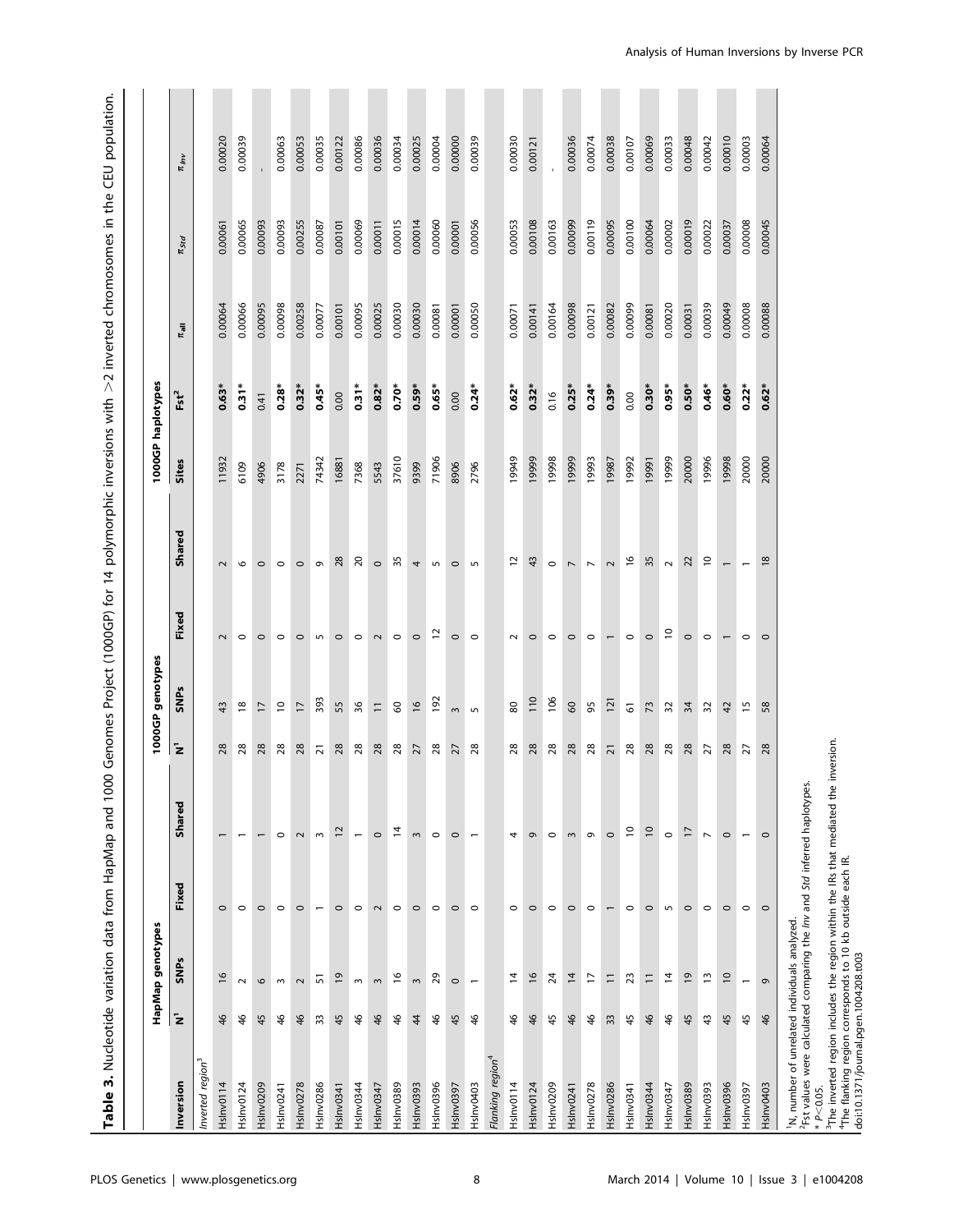

Figure 4. Distribution of SNPs along 14 polymorphic inversions in CEU individuals. SNP distribution was calculated according to the haplotypes inferred from the 1000 Genomes Project data by PHASE. Both the inverted region and 10 kb outside of each inverted repeat (indicated by black arrows) are represented. Polymorphic SNPs in the Std or Inv arrangement are shown in grey, fixed SNPs between arrangements are shown in red, and shared SNPs between arrangements are shown in blue.

doi:10.1371/journal.pgen.1004208.g004

clusters of Std and Inv haplotypes. Similarly, in HsInv0209, HsInv0278 or HsInv0397 there were few individuals or a limited number of SNPs in the inverted region to draw reliable conclusions, but a unique origin of the inversion could not be discarded according to existing evidence. In HsInv0278, there are only two close HapMap SNPs within the inverted region giving rise to three haplotypes shared between Std and Inv. However, in the 1000GP data, the analyzed Inv chromosomes correspond to the same HapMap haplotype and cluster together, which indicates that we are only observing part of the variation.

On the other hand, Std and Inv haplotypes of four inversions (HsInv0341, HsInv0344, HsInv0389, HsInv0393) were dispersed on the trees and networks (Figure 5C and 5D). This is consistent with the high number of shared SNPs found between arrangements for all these inversions and suggests that at least some of them have appeared recurrently several times. For example, in HsInv0341 there are three inverted chromosomes included in two highly divergent haplotype clusters of Std chromosomes (Figure 5C), suggesting that the inversion has occurred independently twice. Something similar could have happened in HsInv0393, in which we observed two main HapMap haplotypes that include mostly chromosomes of one orientation and a few of the other one, although in the 1000GP data Inv haplotypes clustered with Std ones are missed due to the lack of individuals. In HsInv0389, which was previously found to be recurrent across mammals [59], there are two highly divergent Std and Inv haplotype clusters, probably derived from an initial inversion event. Within each of these groups, a few haplotypes are found with the opposite conformation suggesting two additional inversion and re-inversion events (Figure 5D). Similar complex networks with divergent clusters of mixed Std and Inv haplotypes could be observed in HsInv0344, which are compatible with two or three inversions and re-inversions. Lastly, HsInv0241 and HsInv0403 are small inversions that present few HapMap SNPs within the inversion. For the 1000GP set, there were two different haplotypes shared between *Std* and *Inv* chromosomes. However, these two haplotypes are just defined by a small number of SNPs separated by 1–2 kb and could be explained either by inversion recurrence or a long gene conversion tract.

#### Orientation of the inversions in other species

The iPCR technique is especially sensitive to the loss and generation of additional restriction sites, and given the low quality of most non-human primate reference genome sequences, it is not easy to transfer the assays to other species. However, we examined the orientation of the 17 human polymorphic inversions in nonhuman primates by iPCR. In most cases, the human iPCR assay could be applied to the other species, but for five regions we had to develop a completely new assay or modify the existing one (Table S1 and Table S6). Using DNAs from four chimpanzees and two gorillas (including a father-son pair in each species), we obtained reliable results from at least one breakpoint in one species for 16 inversions (Table 2 and Figure S3), and there was information from both breakpoints for 11 inversions in chimpanzees and five inversions in gorillas. Of those 16 inversions, nine (56.3%) were polymorphic in at least one of the non-human primate species, including HsInv0403 that was polymorphic in the three species analyzed (Table 2). In addition, HsInv0832 showed different orientations in chimpanzees and gorillas. Thus, this provides further support for the existence of several independent origins for these inversions.

To complement the above results, we checked the orientation of these regions in current primate genome sequences by dot plot and Blast. Chimpanzee genome orientation agreed perfectly with that obtained in the iPCR, whereas in gorilla there were several discrepancies that could be due to the quality of the current assembly and the difficulty of assembling regions flanked by IRs (Table 2). By combining the iPCR information with the position of the Denisovan, chimpanzee and rhesus sequences in the haplotype trees (Figure S2), we could estimate the ancestral orientation for 14 of the human polymorphic inversions (Table 2). In general, there was a good correspondence between the seemingly oldest arrangement and a higher frequency and increased levels of nucleotide variation in the CEU population. However, there were some interesting exceptions to be studied in more detail. For example, in HsInv0114 the Inv orientation was found in both outgroups and showed a  $>60\%$  frequency in CEU populations, although both the haplotype tree and the nucleotide variation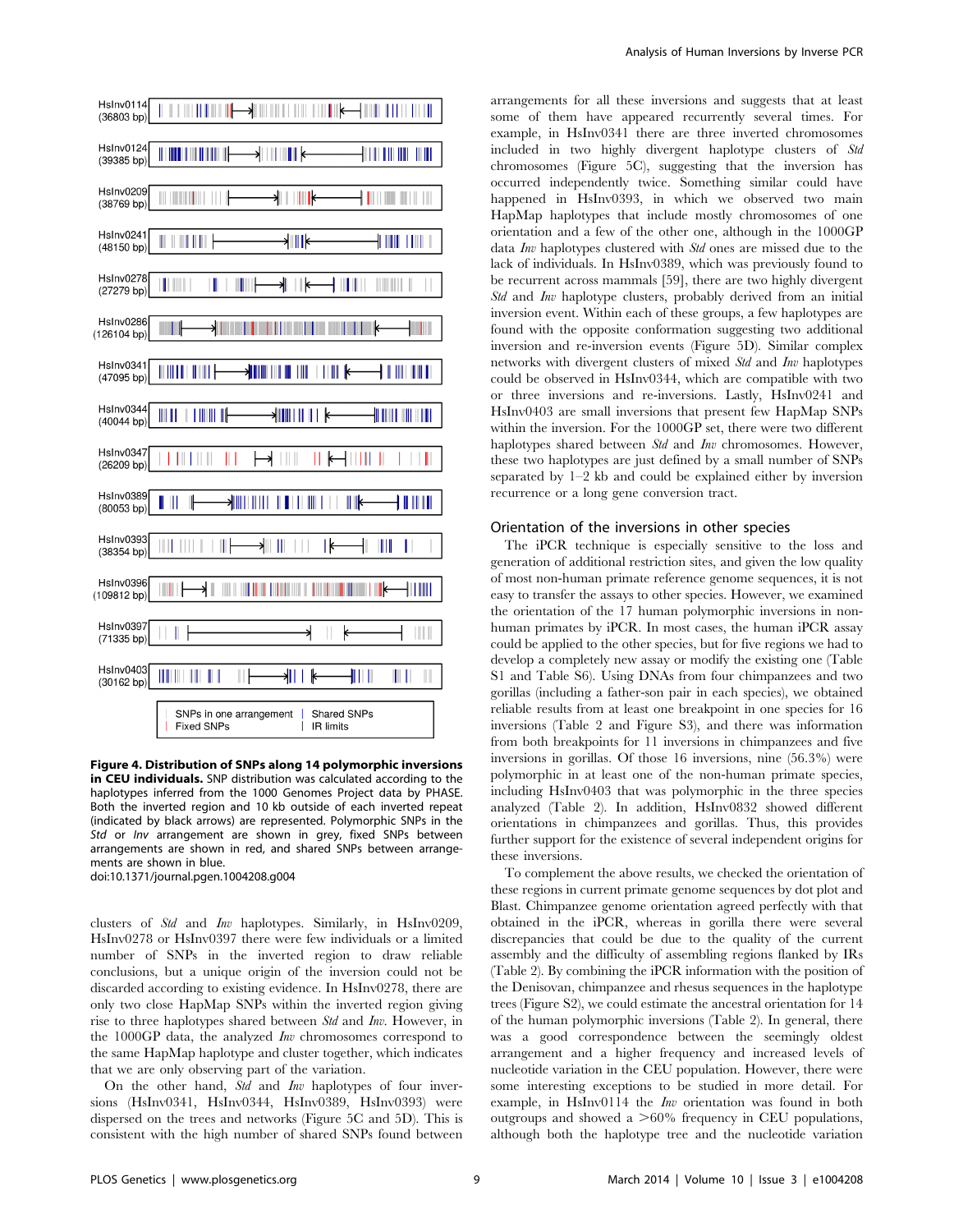

Figure 5. Haplotype network of four human polymorphic inversions from phased HapMap SNP data showing unique or recurrent origins. A. HsInv0114. B. HsInv0286. C. HsInv0341. D. HsInv0389. Circles correspond to the different haplotypes found for the region of the inversion and circle sizes are proportional to the frequency of each haplotype. Std and Inv haplotypes are represented in yellow and blue, respectively. Small red circles represent hypothetical haplotypes. Nucleotide changes between haplotypes are indicated as red numbers. doi:10.1371/journal.pgen.1004208.g005

values suggest that the Std orientation might be ancestral. Similarly, in HsInv0278 the supposedly ancestral Inv orientation showed a lower frequency and less nucleotide diversity than Std chromosomes. Finally, for HsInv0340 the Inv orientation is missing in the CEU population, although it is ancestral according to the gorilla iPCR results.

#### Functional effects of inversions

To investigate the possible functional consequences of the inversions we also analyzed their association with genes annotated in the HG18 and HG19 genomes (RefSeq and UCSC genes, [http://genome.ucsc.edu\)](http://genome.ucsc.edu), especially those genes located within the inverted sequence or spanning the predicted breakpoints (Table 2). In total, seven inversions do not contain genes in the inverted or breakpoint regions, and two just change the orientation of genes within the inversion. One of these (HsInv0389) inverts the FLNA and EMD genes and has been associated to a deletion causing Emery-Dreifuss muscular dystrophy [9,10]. Here, we provide an easy method to identify the inversion carriers. In the other eight inversions, the predicted breakpoint regions overlap with described genes (Table 2), although the expected consequences on the genes are variable.

In three cases (HsInv0124, HsInv0344, and HsInv0393), the exonic sequences of genes located within the breakpoint region are 100% identical in the two SDs implicated in the inversion. Therefore, if there is an exchange between the SDs, the sequence of the mRNA should not be affected. In four inversions, the SDs contain entirely or in part two genes of the same family. These include two copies of tRNA-Val and tRNA-Leu in HsInv0278 and the AQP12A and AQP12B genes in HsInv0241, in which as before the exchange between them should not affect the genes. For example, HsInv0241 exchanges the first exon of AQP12A and AQP12B, where all the differences between the two copies are located, and apparently just alters the relative position of the genes. For HsInv0209, there are two inverted SDs of 7 kb and 94% average identity that include completely the KRTAP5-10 and KRTAP5-11 genes (85% identity). Due to the lack of Inv arrangement sequence data, the inversion breakpoints have not been refined within the duplications. However, the most likely location of the breakpoints is a 782 bp region with 99.9% identity between SDs, which is  $\geq 2.4$  kb away from the 3' ends of both genes. Finally, for HsInv0396, almost the entire PABPC1L2B and PABPC1L2A genes are included within the possible breakpoints and contain three single nucleotide variants, although they do not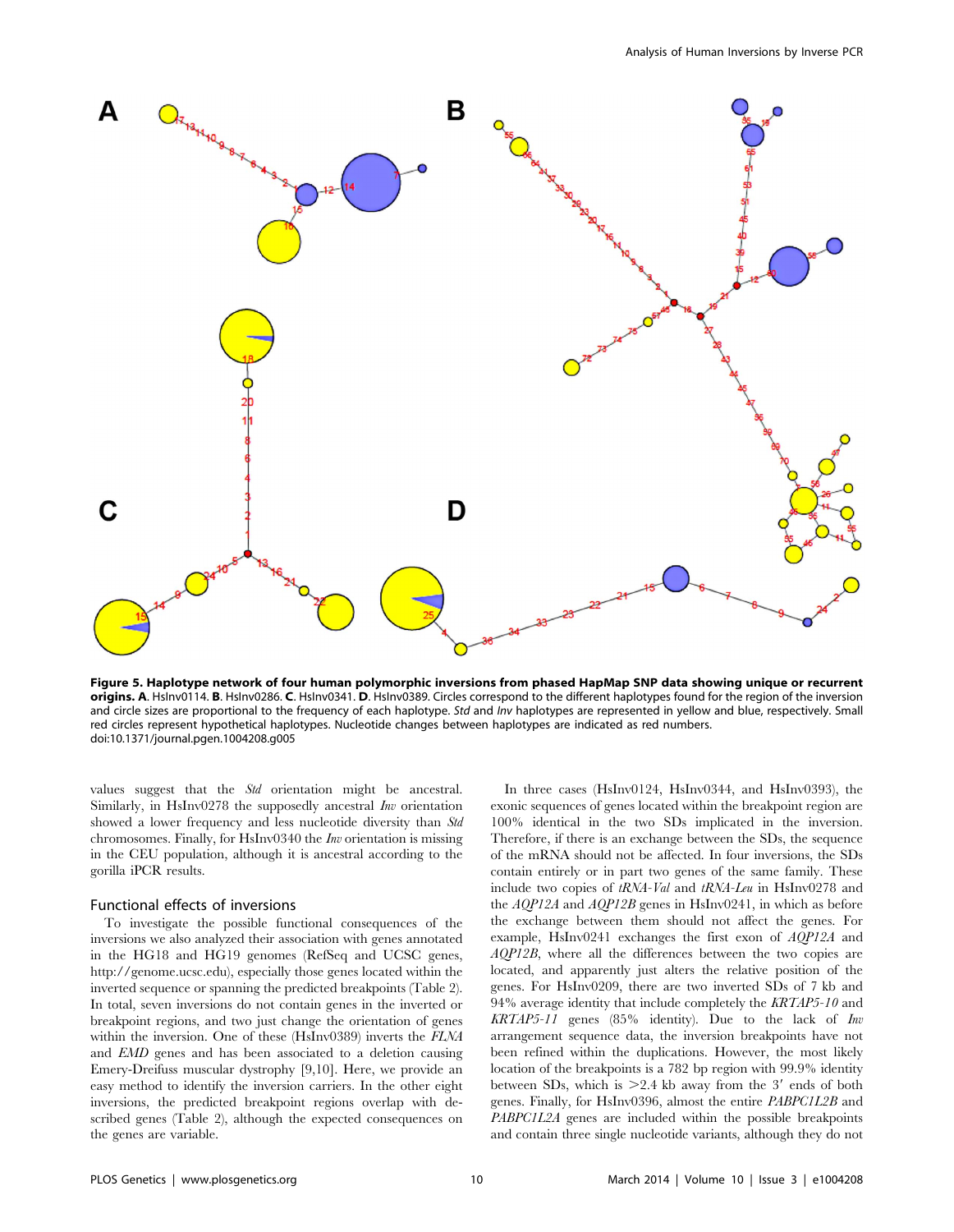produce an amino acid change and appear to be polymorphic between different copies of the same duplication. Thus, again the inversion will just change the relative orientation of the two gene copies by exchanging the last part of the 3'UTR, which is the most divergent between them.

The best example of a gene disruption caused by an inversion is that of CCDC144B, which spans BP1 of HsInv1051. This gene spreads over 87.8 kb, with several coding exons at both sides of the SD implicated in the inversion, and the inversion moves the two first exons 200 kb away from the rest. CCDC144B is part of a family with two other members, CCDC144A and CCDC144C, with .99.1% identity and very similar exon-intron structure. Nevertheless, whereas CCDC144A encodes a protein of 1365 amino acids, CCDC144B and CCDC144C have different frameshift changes that reduce their coding capacity to 725 and 647 amino acids, respectively. The possible function of these proteins is not clear and it has been considered that both genes could be pseudogenes, although the expression of CCDC144B is supported by multiple mRNAs and ESTs. Interestingly, the HsInv1051 inversion is not present in the CEU population and so far has been found in a single YRI family, which suggests that it has a relatively low frequency maybe related to its effect on the gene. When we looked in detail to the effect of the breakpoints of all the inversions in other mRNAs, spliced ESTs and ENCODE/GENCODE (version 14) gene annotations, there are several non-coding RNAs that could be affected. One clear case is that of HsInv0340, that truncates the putative LINC00395 RNA supported by three spliced ESTs. However, further work is needed to explore the possible functionality of this RNA.

## **Discussion**

Information on human inversions has been typically scarce due to the technical difficulties in their experimental validation and genotyping. Here, we describe an optimized protocol to genotype a big fraction of inversions in a fast and high-throughput fashion. Although the iPCR method had been used before to study individual inversions [47], we have demonstrated that it can be scaled easily to a large number of inversions with high reproducibility, with just minor problems in a few of the assays. In addition, the elimination of intermediate purification steps allowed us to use much smaller amounts of DNA per sample  $\approx$  100 ng in front of 1 µg [47]). Finally, through the optimization process we have shown that with appropriate high-molecular weight DNA, iPCR can be used for large DNA fragments of more than 64 kb, which is three times bigger than in previous studies [47]. This makes it possible to analyze inversions mediated by long IRs (up to  $\sim$  25 kb in our case), which are very difficult to genotype by other methods. Therefore, the iPCR fills a gap in the study of inversions and increases considerably the range of inversions that can be genotyped. Moreover, iPCR could also be useful in the analysis of other structural variants, like translocations, or complex genomic regions in which the exact organization is not clear.

One of the main limitations of the iPCR is the availability of restriction sites in the regions of interest that generate fragments of a size that can be efficiently recircularized  $(< 70$  kb). In the case of inversions mediated by IRs, this means having restriction sites exclusively outside the repeats and within the inverted region, which could be quite difficult when the inversion is small or has large SDs. In particular, we have seen that the iPCR protocol works very consistently for restriction enzymes with staggered ends, but the efficiency decreases considerably for blunt-end enzymes. Thus, in order to increase the number of inversions that can be analyzed, future improvements of the technique should be

directed to increase the efficiency of the recircularization, especially for big fragments and fragments with blunt ends, and the possibility of making directed cuts in the regions of interest. In addition, the iPCR design relies on a good sequence assembly, and compared with other genotyping techniques, it is more sensitive to changes on the overall organization of the region. For example, the iPCR amplification could be affected by indels or structural variants, which could create new restriction sites or modify the size of the resulting fragments, or other types of restriction site polymorphisms. Therefore, for complex and highly-variable regions it might be difficult to interpret the results, and it is important to check the consistency between the two breakpoints. We have observed differences between the results of the two breakpoints in a few individuals for three of the 17 validated inversions, although in all cases we were able to deduce that an allele was missing in one of the assays.

Thanks to the iPCR, we have confirmed the organization of a complex region that was incorrectly assembled in the human genome and invalidated two inversion predictions caused by sequence differences between SDs. Moreover, we have validated 17 polymorphic inversions, showed that all of them behave as normal genetic variants, and obtained a first estimate of their frequency in the CEU population. This represents one of the biggest studies of human inversions both in the number of inversions and individuals analyzed. Only one of these inversions, HsInv0389, had been previously detected at a frequency of 18% in a sample of 108 chromosomes from individuals of European descent [9], which is very similar to the frequency we obtained (17.6%). Interestingly, two inversions (HsInv0832 and HsInv1051) were not found in CEU individuals and their frequency could differ between populations, as it has been shown previously by SNP inference for the inversions in 17q21.31 [14] or in 8p23 [21]. Future studies of more individuals from other populations would provide a clearer picture of the worldwide distribution of these inversions.

Traditionally, especially from studies in Drosophila, it has been assumed that inversions have a unique origin and are monophyletic [60]. Consistent with this, our analysis of the association between the inversion and SNP genotypes has shown that several of them have probably a unique origin and are labeled by tag SNPs, at least in the CEU sample. However, for four other inversions the same region appears to have gone through several inversion and re-inversion events in the human lineage. These inversions are characterized by: i) the absence of fixed SNPs and a very high amount of shared SNPs between arrangements, reaching in some case the totality of the SNPs present in the Inv arrangement (Figure 4); and ii) Std and Inv haplotypes spread on the networks and trees with sometimes more than one shared haplotype (Figure 5). There are two additional inversions that show this same pattern, but the number of SNPs affected is too small to reach any conclusion. To make sure that these results are not affected by genotyping errors, all the individuals indicating inversion recurrence were genotyped at least twice for both breakpoints, especially when recurrence was based only on a few individuals, and their identity was confirmed by microsatellites. In addition, for the four inversions showing the highest number of shared SNPs in the 1000GP data,  $\sim$ 20% of them were resequenced and confirmed. Finally, it is worth mentioning that, in most cases, inversion recurrence was based on independent SNP data from HapMap and 1000GP, and it was supported by both simple genotype data and haplotype (phased) data. In particular, the HapMap haplotypes were inferred using trio information, which minimizes phase errors, and were consistent with those obtained for the 1000GP data.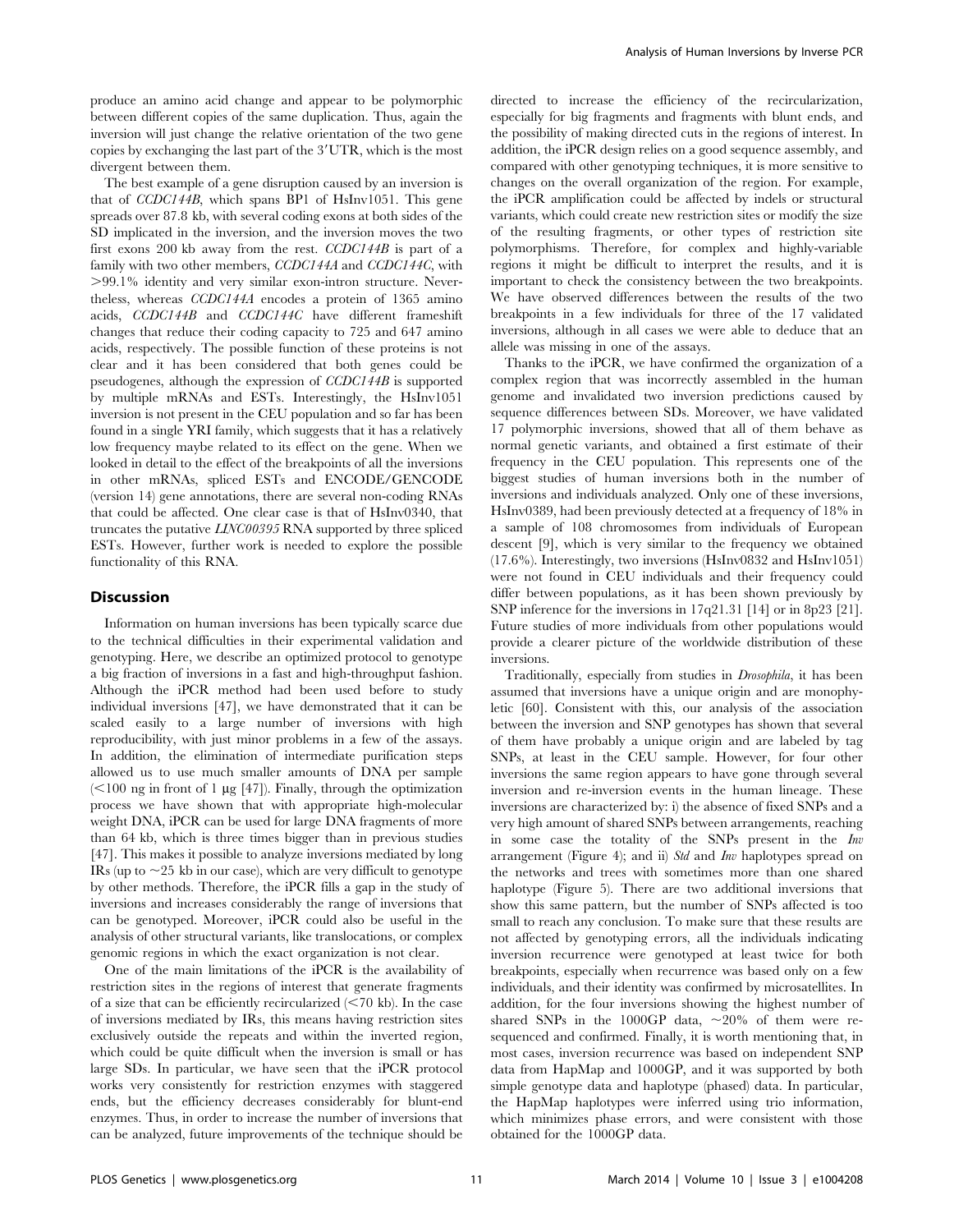Assuming that the occurrence of identical independent mutations across several positions is very unlikely, the only other mechanism besides inversion recurrence that could explain the level of genetic flux observed between arrangements is recombination (either gene conversion or double crossovers). Current recombination estimate in humans is  $\sim$ 23 crossovers per cell (approximately one per chromosome arm) [61], which given the size of the inversions and the phenomenon of crossover interference [62] makes the possibility of double crossovers within the inverted region very small. In addition, gene conversion tracts in mammals are usually short, extending for only a few hundred base pairs, and are rarely longer than 1 kb [63] (although some studies suggest the existence of gene conversion events up to 22 or 53 kb; see [61,64]). Similarly, a recent high-resolution recombination map in Drosophila melanogaster found an average gene conversion tract length of 518 bp, with a 95% confidence interval in most chromosomes of less than 800 bp [65]. In fact, there is evidence of small gene conversion tracts that explain the limited number of shared SNPs between arrangements in some of the monophyletic inversions in this and other studies [21,64]. However, the existence of many shared SNPs and identical haplotype blocks in *Std* and *Inv* chromosomes along the whole inverted region (Figure 4), with sizes between 5.6 and 37.6 kb, contrasts with the pattern observed in inversions mediated by non-homologous mechanisms (David Vicente and Mario Cáceres, unpublished data) and strongly suggests the recurrence of the inversions. Unfortunately, it is not possible to check if the breakpoints of the diverse inversion events are different since they all occur in regions of high sequence identity.

Moreover, when a few chimpanzees and gorillas were analyzed, we found that nine inversions were polymorphic in at least one species and another one showed different orientations between them, suggesting that they have occurred independently in these lineages. An alternative possibility is that these inversions were shared polymorphisms from the common ancestor. However, preliminary estimates of the age of the inversions in humans indicate that they are less than 350,000 years old, and the more than 6 million years of divergence between these three species makes this explanation unlikely. Together with the mammal recurrent inversion HsInv0389 [59], human inversions with multiple origins in primates include the six inversions showing a high number of shared SNPs between arrangements in humans, plus five that seemed unique or were not polymorphic in the CEU population. Therefore, this brings the total number of inversions showing signs of recurrence within humans or between different species to 11 of the 16 that could be analyzed  $(69\%).$ 

Previously, recurrence of SVs was known for those causing genomic disorders, like the inversion causing hemophilia [66]. For polymorphic inversions found in natural populations, the recurrence of inversions mediated by NAHR between SDs had already been postulated by comparison of different lineages in mammals [59] or primates [21,67], and there was some evidence that it could occur in humans as well [12,68]. In addition, experimentally it was suggested that some inversions could appear repeatedly in human cells [69,70], although these results should be confirmed with independent techniques. Nevertheless, inversion recurrence had never been demonstrated to the extent shown here, with in some cases signs of several inversion and re-inversion events of the same region both within and between species. Interestingly, the possible recurrent inversions are a representative sample of all the analyzed inversions in terms of size and breakpoint features. Thus, high levels of recurrence could be a characteristic of inversions mediated by large IRs, and it would be interesting to see

if even more inversions will show a polyphyletic origin when additional human populations or individuals of other species are analyzed.

The observed high incidence of inversion recurrence has two important consequences. First, for many of the inversions mediated by IRs, which are probably a large fraction, genotypes could not be inferred from SNP information but must be resolved experimentally. Second, genome-wide association studies based on SNP genotyping would miss the phenotypic effects of most inversions. In general, according to our bioinformatic predictions, the functional consequences of the studied inversions on the flanking genes is expected to be small, with 41% in which there is not any gene around the breakpoints and many others that do not affect the gene mRNA. However, there are two inversions that disrupt a possible coding gene and a long non-coding RNA, and additional experiments are needed to analyze the effects on the expression of these genes across multiple tissues. Also, it would be interesting to check other possible effects of the inversions on more remote genes. The availability of reliable assays to genotype inversions would allow us to make associations of inversions and gene-expression levels. In addition, it makes possible to genotype groups of human samples with particular phenotypes. Therefore, this study not only gives us a better idea of the distribution and evolutionary history of inversions in human populations, but opens the possibility to determine their functional consequences in the near future.

## Materials and Methods

#### Human samples and DNA extraction

We used a total of 83 human samples from the HapMap project [52] (with the exception of NA15510), including 70 CEPH individuals with ancestry from northern and western Europe (CEU), 10 Yoruban individuals (YRI), and two individuals from China (CHB) and Japan (JPT) (Table S3). The 70 CEU samples corresponded to 46 independent individuals, with 12 parent-child pairs, and 12 complete trios. Genomic DNA was obtained from Epstein-Barr virus-transformed B-lymphoblastoid cell lines of each individual (Coriell Cell Repository, Camden, NJ, USA). DNA was extracted from a 40-ml cell culture grown according to the recommended procedures using standard phenol-chloroform extraction protocol with modifications to obtain high molecular weight DNA [71]. Identity of all the DNAs extracted was confirmed using the MSK microsatellite kit (Coriell Cell Repository, Camden, NJ, USA). In addition, DNA samples from four chimpanzees and two gorillas were also used. DNAs from both gorillas and chimpanzee N457/03 were isolated from frontal cortex brain tissue obtained from the Banc de Teixits Animals de Catalunya (BTAC, Bellaterra, Barcelona, Spain). The remaining chimpanzee DNAs were extracted from Epstein-Barr virus-transformed B-lymphoblastoid cell lines generated from blood of three individuals from the Barcelona Zoo. All procedures involving the use of human and non-human primate samples were approved by the Animal and Human Experimentation Ethics Committee (CEEAH) of the Universitat Autonoma de Barcelona.

# Inversion selection and breakpoint definition

Inversions to test were selected from the analysis of the fosmid PEM data from Kidd et al. [23] using our own inversion predicting algorithm GRIAL, as described in the InvFEST database [54]. To identify and refine the IRs possibly involved in the rearrangement, the sequence of the predicted inversion in the HG18 genome version was self-aligned with BLAST at the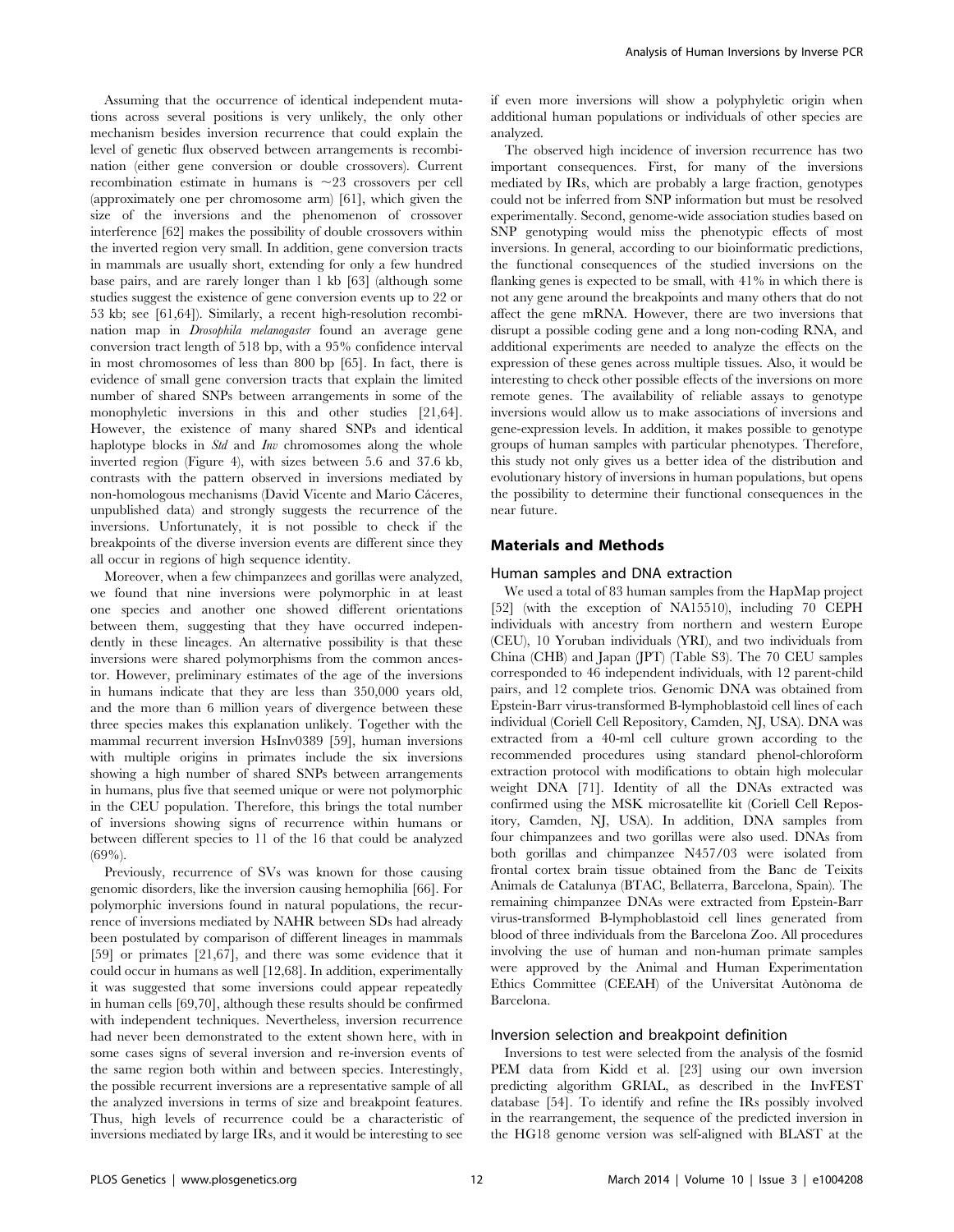NCBI website [72]. In addition, whenever possible, the position of the breakpoint regions was delimited by multiple sequence alignment of the IRs from the Inv and Std arrangement using available human genome and whole fosmid sequences [54]. The breakpoint boundaries were defined by three or more contiguous paralogous sequence variants (PSVs) that get exchanged between the two copies of the IRs in the individuals with the inversion.

When necessary, re-mapping of the fosmid paired-end reads to HG18, HG19 or individual genome patches was carried out using the SMALT v.0.6.1 program [\(http://www.sanger.ac.uk/](http://www.sanger.ac.uk/resources/software/smalt/) [resources/software/smalt/\)](http://www.sanger.ac.uk/resources/software/smalt/). Reads were mapped independently and for each one we kept track of the top 10 mappings with  $>90\%$ identity, Smith-Waterman scores above 300, and differing  $\leq 5\%$ from the hit with highest score. Fosmids with two mapped reads were classified into three categories: concordant, discordant in orientation, and ambiguous. Concordant pairs map with the expected orientation  $(+/-)$ . Discordant pairs are candidates to target an inversion breakpoint and one of the reads shows the opposite orientation  $(+/+ or -/-)$ . We consider a pair to be ambiguous when one or both reads map to a copy of a highlyidentical IR region (defined using MEGABLAST as sequences spanning  $\geq$ 1 kb and  $\geq$ 97% identity) and it has both concordant and discordant alternative mappings.

## Inverse PCR (iPCR) design and optimization

For the iPCR assays, we selected restriction enzymes with target sites outside the IRs and at each side of the inversion breakpoints that create fragments between 2.3–73 kb using NEBcutter [73] (Table 1 and Table S1). Then, for each inversion, at least four primers (Table S6) pointing outwards close to the restriction site at each side of the fragment were designed with Primer3plus [74] to amplify the AB and CD fragments (Std orientation) and the AC and BD fragments (Inv orientation) (Figure 1). Both primers and restriction sites were checked against NCBI dbSNP Build 137 to avoid differences in the assay due to genetic variation between individuals. In addition, to ensure PCR specificity, no more than one primer in each pair was located in repetitive regions and no reliable amplification was predicted in the human genome by the NCBI Primer-BLAST tool [72].

To optimize the iPCR process, 2600 ng of NA18517 genomic DNA were digested overnight in a 130-µl volume reaction containing 40 U of BamHI (Roche) or SwaI (New England Biolabs) at  $37^{\circ}$ C and  $25^{\circ}$ C, respectively, followed by heat inactivation of the enzymes at  $65^{\circ}$ C for 15 min. Digested DNA was self-ligated for 3.5 hours at  $25^{\circ}$ C in six reactions (400 ng each) using 400 U of T4 DNA ligase (New England Biolabs) in different final volumes to obtain DNA concentrations of 10, 5, 2.5, 1.25, 0.62 and 0.31 ng/ ul. The ligase was inactivated at  $65^{\circ}$ C for 10 min, and the final volume of all reactions was standardized to 1280  $\mu$ l with 1 $\times$ ligation buffer. Then, DNA was purified once with phenolchloroform and chloroform-isoamyl alcohol, precipitated with 2.5 volumes of ethanol and 0.1 volumes of sodium acetate 3M pH 5.2, and resuspended in  $50 \mu l$  of water. To assay the effect of different chemical reagents, the process was the same, with the exception that 640  $\mu$ l ligation reactions containing 0.62 ng/ $\mu$ l of DNA were carried out with 2% polyethylene glycol (PEG), 10% glycerol, 1 mg/ml glycogen or 1 mg/ml bovine serum albumin (BSA). Two ligation reactions without any added reagent were used as control.

#### Quantitative real-time PCR

Self-ligation efficiency at different DNA concentrations or chemical reagents tested during iPCR optimization was compared by quantitative real-time PCR using the iTaq SYBR Green Supermix with Rox (BioRad) in an ABI Prism 7500 Real-Time PCR System (Applied Biosystems). NA18507 circularized DNA in each ligation was amplified with iPCR primers specific for the two inversion arrangements, using the CLIP2 gene as a reference to control for DNA differences (Table S6). Amplification conditions were an initial denaturation step of 2 min 45 s at  $95^{\circ}$ C, followed by 40 cycles of 95 $\degree$ C for 15 s and 60 $\degree$ C for 50 s, and a final dissociation step. For each condition, PCR amplifications were done in triplicate from approximately 13 ng of purified DNA. Real-time PCR results were analyzed using the Sequence Detector and Dissociation Curve programs (Applied Biosystems). Relative ratio quantification was calculated by the Pfaffl method [75] using the Ct values and efficiency of each primer obtained from the standard curve.

#### High-throughput inversion genotyping by iPCR

For high-throughput iPCR, reactions were performed in a 96 well plate with slightly different conditions for fragments with staggered and blunt ends. Typically, 100–150 ng of genomic DNA were digested under conditions recommended by the manufacturer overnight in a  $25 \mu l$  reaction with  $3 \text{ U}$  of staggered-end restriction enzymes (EcoRI, HindIII, SacI, BamHI, Roche; NsiI, BglII, New England Biolabs). Alternatively, 500 ng of genomic DNA were digested overnight in a  $25 \mu$  reaction with 10 U of the blunt-end enzyme SwaI (New England Biolabs). Enzymes were inactivated at  $65^{\circ}$ C for 15–20 min (for *BglII* 20 min at  $85^{\circ}$ C). Selfligation of 20 µl of digested DNA was performed for 3 hours at  $25^{\circ}$ C in a total volume of 175 µl with 120 U of T4 DNA ligase (New England Biolabs). For blunt ends, self-ligation was done in 100  $\mu$ l with 1  $\mu$ g/ml of glycogen and 400 U of T4 DNA ligase (New England Biolabs). Ligation reactions were inactivated for 10 min at  $65^{\circ}$ C.

Circular DNA molecules were amplified directly without any further purification in 25  $\mu$ l PCR reactions with 10  $\mu$ l (~5– 7 ng and 40 ng of DNA for staggered- and blunt-ends, respectively) of the digestion and ligation mix (after vigorous vortexing 20–30 s to 3500 rpm), 1.5 U of Taq DNA polymerase (Biotherm), 0.4  $\mu$ M of each primer (for multiplex PCR, 0.8  $\mu$ M common primer and 0.4  $\mu$ M unique primers), 0.2 mM dNTPs, and 1  $\times$  Taq DNA polymerase buffer without MgCl<sub>2</sub>. Amplification was carried out by 5 min at  $95-98^{\circ}$ C,  $33-35$  cycles at  $95^{\circ}$ C for  $30$  s,  $55-61^{\circ}$ C for 30 s, and 72°C for 30 s, and a final extension at 72°C for 5 min. PCR products were analyzed by electrophoresis on ethidium bromide-stained 1.5–2% agarose gels. It is important to note that other Taq DNA polymerases failed to amplify the unpurified ligation products, probably due to buffer incompatibilities.

#### Population genetics and nucleotide variation analysis

Inversion allele frequency, heterozygosity, and Hardy-Weinberg (HW) equilibrium were calculated for the CEU population sample considering only unrelated individuals with Arlequin v3.1 [76]. For chr. X inversions, HW equilibrium and heterorozygosity were calculated from female genotypes. To explore the nucleotide variation associated to the inversions, SNP data in a region from  $-$ 10 kb to +10 kb from the IRs (excluding all SNPs within the IRs) were retrieved from HapMap [52] and 1000GP phase 1 [53]. These two databases were complementary since for the 1000GP fewer CEU individuals were available than for HapMap, although with more polymorphisms. Given the low sequence coverage of the 1000GP data, we performed two separate analyses with all or with only the most reliable SNP genotypes. To obtain a high quality 1000GP genotype set, we compared the likelihood of the given and the next most likely genotype, and discarded the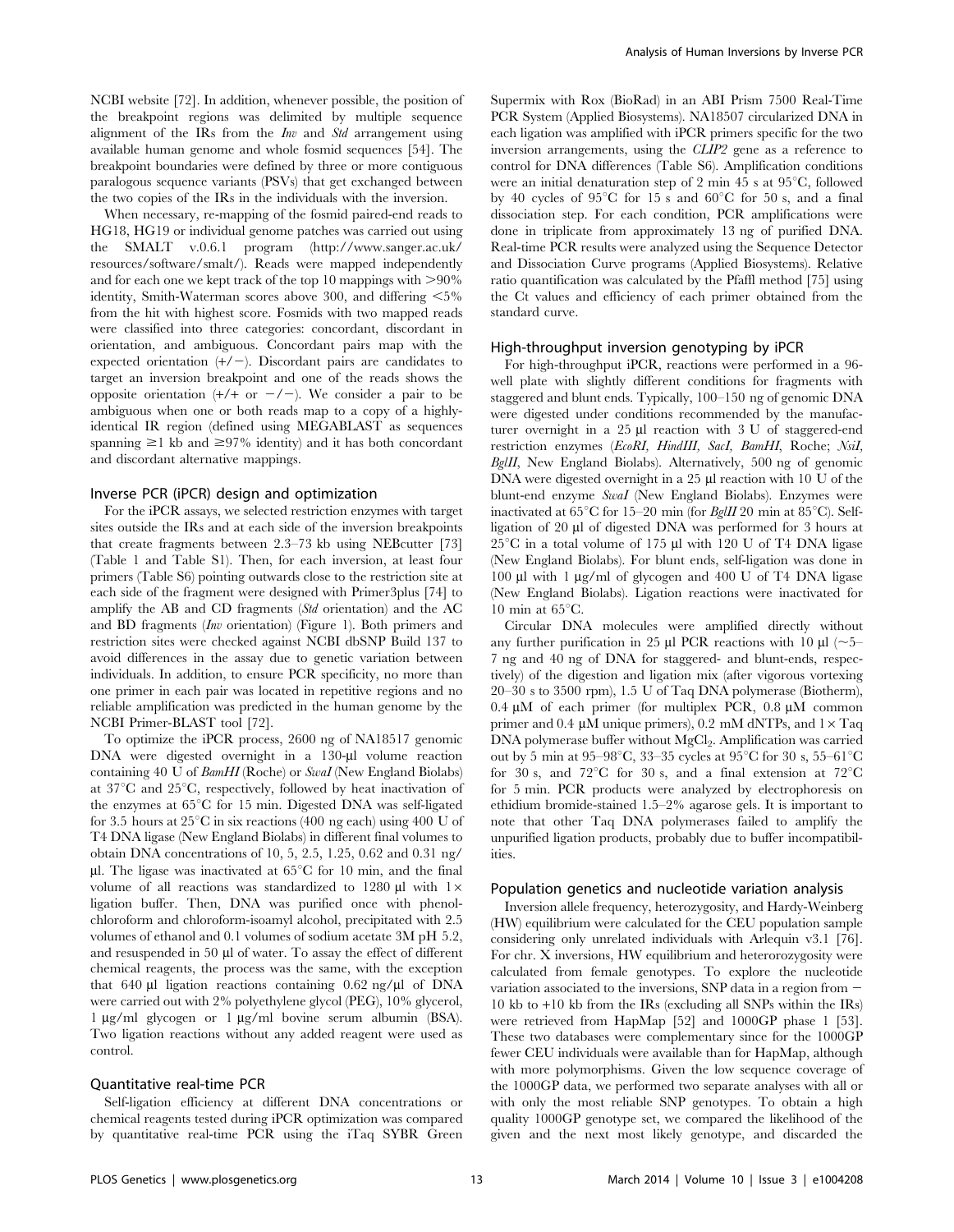genotypes in which it was not at least 10 times larger. Pairwise LD between polymorphisms was quantified by the  $r^2$  statistic using Haploview v4.1 [77]. To avoid phasing errors, shared polymorphisms between Inv and Std chromosomes from genotype data were conservatively estimated based on the presence of polymorphic SNPs in Std/Std and Inv/Inv homozygotes or Std/Inv heterozygotes homozygous for both alleles of a SNP or for an allele polymorphic in one orientation and not in the other one.

Inference of the haplotype phase from HapMap and the 1000GP SNP data was carried out with PHASE v2.1 [57,58] adding the inversion genotypes at the locations of the two breakpoints and using the available trio information when possible. We considered the inferred Std and Inv haplotypes as two sub-populations and differences between them were evaluated by means of Fst values with Arlequin v3.1. To investigate the relationships between haplotypes, we generated Median-Joining networks with Network 4.611 [78]. Neighbor-Joining trees were built with the Phylip v3.69 package [79] using the available alignments from the chimpanzee and rhesus genomes (Ensembl Release 66) or Denisova hominin genome [80] as outgroups. Measures of nucleotide diversity  $(\pi)$  were calculated with DnaSP version 5.10.1 [81].

## Supporting Information

Figure S1 Schematic representation of the HsInv0306 and HsInv0710 inversion prediction region in HG18 (bottom) and GL949743.1 patch (top). Collinear blocks between the two sequences are depicted on a purple background. The new inverted duplication in the patch is indicated by solid lines and regions with more than 97% identity between the duplications are labeled as u, v, w, x, y, and z  $(SD1)$  and u', v', w', x', y', and z'  $(SD2)$ . An additional 15.8 kb region that is deleted in SD2 between  $z'$  and  $y'$ in some individuals is represented on top of the diagram. Unique discordant-in-orientation and concordant paired reads from the remapping of the fosmid data in the patch are linked by dashed lines, with reads mapping to the negative strand as yellow boxes (concordant paired reads, below) and reads mapping to the positive strand as red boxes (discordant-in-orientation paired reads, above). HsInv0306 inversion corresponds to original GRIAL predictions HsInv0306 and HsInv0312, whereas HsInv0710 inversion corresponds to original GRIAL predictions HsInv0710 and HsInv0311 [54]. In the remapping analysis, inversion HsInv0306 is supported by 19 unambiguously discordant fosmid paired-end reads, but this mapping profile is compatible with the polymorphic deletion of a genomic fragment between duplications z' and y', which causes that the end reads that should map concordantly within this region map within SD1 instead. The existence of this polymorphic indel was confirmed by the analysis of the mapping distance of the fosmid ends across this region (with only three individuals having fosmids consistent with the deleted form of SD2) and additional available human BAC sequences (AC245519 and AC245187, both including the SD2 extra sequence). According to this scenario, the presence of HsInv0306 and HsInv0710 is not supported anymore on the basis of the paired-end mapping data. (TIF)

Figure S2 Median-Joining networks and Neighbor-Joining trees in CEU individuals for the 14 polymorphic inversions using the 1000 Genomes Project (A and C) and HapMap (B) SNP data. Haplotypes having the standard or inverted orientation are indicated in yellow and blue, respectively. In networks (A and B), circles represent the different haplotypes found for the region of the inversion and circle sizes are proportional to the frequency

of each haplotype. Nucleotide changes between haplotypes are indicated as red numbers and red nodes correspond to hypothetical haplotypes. In trees (C), all sequences analyzed are represented in a different branch and black labels indicate the Denisovan sequences used as an outgroup. Bootstrap values .50 are shown based on 100 replications. Note that the two Denisovan sequences are not phased and do not represent real haplotypes. Alignments with chimpanzee (Pan troglodytes) and rhesus macaque (Macaca mulatta) have similar tree topology and location of the outgroup branch, although for many inversions the length of the sequence compared is much smaller. Trees were depicted with FigTree [\(http://tree.bio.ed.ac.uk/software/](http://tree.bio.ed.ac.uk/software/figtree/) [figtree/](http://tree.bio.ed.ac.uk/software/figtree/)).



Figure S3 iPCR results for three human polymorphic inversions in non-human primate species. HsInv0393 shows both orientations in chimpanzees (CD and AC), but gorillas are inverted (AC). HsInv0403 shows both orientations (CD and BD) and is polymorphic in humans, chimpanzees and gorillas. HsInv0347 is polymorphic in gorillas (AB and BD), but the four chimpanzees are Std homozygotes (AB). Human samples are not included in HsInv0347 iPCR because a primer in region A specific for nonhuman primates was used.

(TIF)

Table S1 Summary information on the design of iPCR experiments to validate 21 inversion predictions in the human genome.

(XLSX)

Table S2 Consistency between the genotypes obtained by iPCR and the fosmid paired-end mapping (PEM) results in nine human individuals for 19 inversion predictions. (XLSX)

Table S3 iPCR genotypes for 17 validated inversions in 83 human samples from CEU, YRI, CHB and JPT populations, four chimpanzees and two gorillas. (XLSX)

**Table S4** Tag SNPs in perfect linkage disequilibrium  $(r^2 = 1)$ with four human polymorphic inversions using data from HapMap and the 1000 Genomes Project (1000GP). (XLSX)

Table S5 Nucleotide variation data from the 1000 Genomes Project (1000GP) for 14 polymorphic inversions with  $\geq$  2 inverted chromosomes in the CEU population after filtering the SNP genotypes based on the genotype likelihoods. (XLSX)

Table S6 Primers and primer sequences used in the analysis of inversions.

(XLSX)

## Acknowledgments

We thank Marta Morell, Raquel Rubio-Acero, Francisca Garcia, and Francisco Cortés for their help with lymphoblastoid cell line cultures, David Vicente for help with the genotyping of inversions, Lorraine Toji from the Coriell Institute for help with the confirmation of cell lines genotype, and Antonio Barbadilla, David Castellano, Juan Ramón González, José Ignacio Lucas-Lledó, and Alfredo Ruiz for help with the nucleotide variation analysis and valuable advice and comments. The authors are also grateful to the Coriell Institute, the Barcelona Zoo, and the Banc de Teixits Animals de Catalunya (BTAC) for providing the human cell lines, primate blood samples, and primate tissue samples used in this study.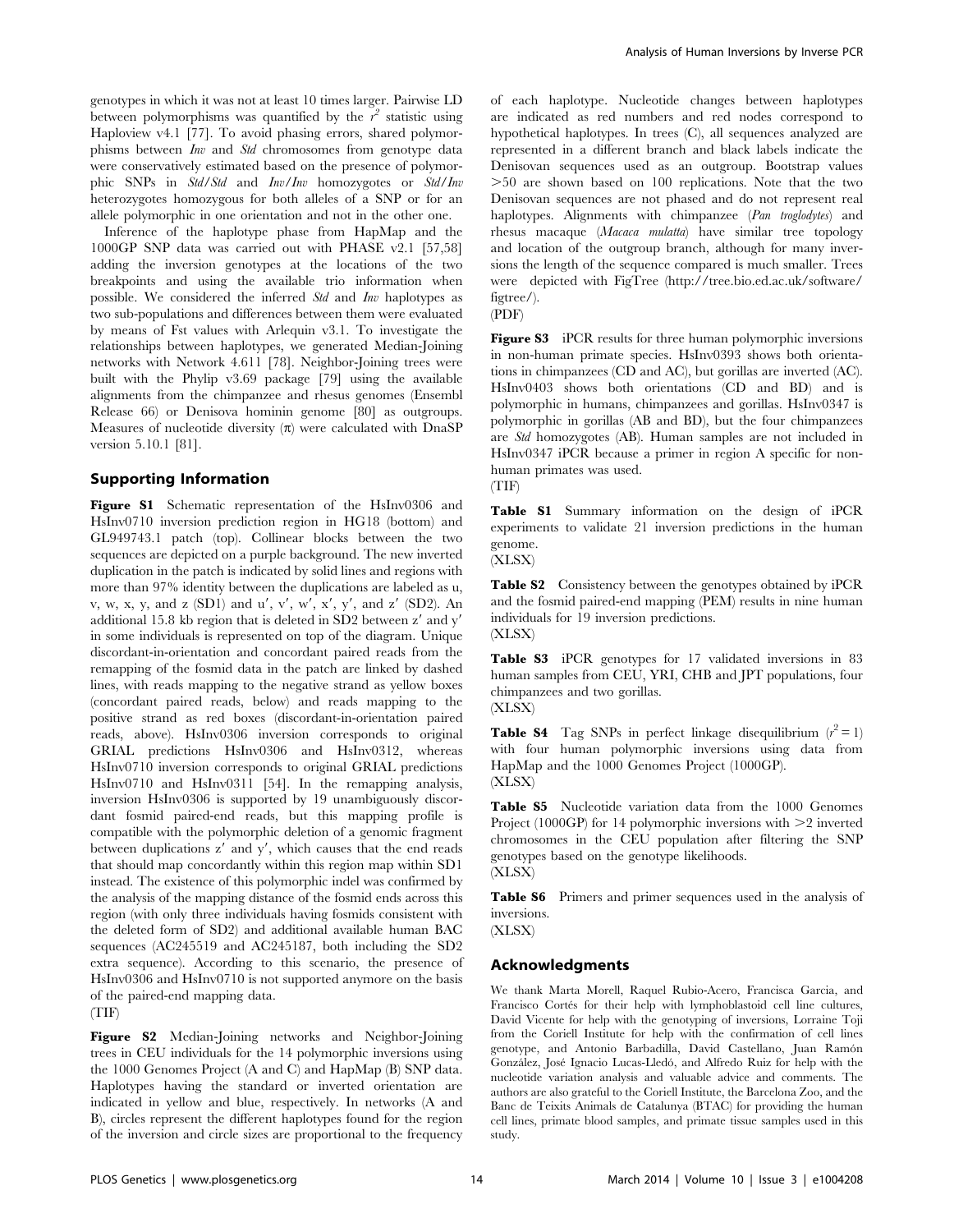Conceived and designed the experiments: CA MGV SV MP MC. Performed the experiments: CA SV DI VM JGG. Analyzed the data: CA

#### References

- 1. Conrad DF, Pinto D, Redon R, Feuk L, Gokcumen O, et al. (2010) Origins and functional impact of copy number variation in the human genome. Nature 464: 704–712.
- 2. Cooper GM, Coe BP, Girirajan S, Rosenfeld JA, Vu TH, et al. (2011) A copy number variation morbidity map of developmental delay. Nat Genet 43: 838– 846.
- 3. Craddock N, Hurles ME, Cardin N, Pearson RD, Plagnol V, et al. (2010) Genome-wide association study of CNVs in 16,000 cases of eight common diseases and 3,000 shared controls. Nature 464: 713–720.
- 4. Feuk L (2010) Inversion variants in the human genome: role in disease and genome architecture. Genome Med 2: 11.
- 5. Hoffmann AA, Rieseberg LH (2008) Revisiting the impact of inversions in evolution: From population genetic markers to drivers of adaptive shifts and speciation? Annu Rev Ecol Evol Syst 39: 21-42.
- 6. Kirkpatrick M (2012) How and why chromosome inversions evolve. PLoS Biol 8: e1000501.
- 7. Lakich D, Kazazian HH, Jr., Antonarakis SE, Gitschier J (1993) Inversions disrupting the factor VIII gene are a common cause of severe haemophilia A. Nat Genet 5: 236–241.
- 8. Tantisira KG, Lazarus R, Litonjua AA, Klanderman B, Weiss ST (2008) Chromosome 17: association of a large inversion polymorphism with corticosteroid response in asthma. Pharmacogenet Genomics 18: 733–737.
- 9. Small K, Iber J, Warren ST (1997) Emerin deletion reveals a common X-chromosome inversion mediated by inverted repeats. Nat Genet 16: 96–99.
- 10. Small K, Warren ST (1998) Emerin deletions occurring on both Xq28 inversion backgrounds. Hum Mol Genet 7: 135–139.
- 11. Giglio S, Calvari V, Gregato G, Gimelli G, Camanini S, et al. (2002) Heterozygous submicroscopic inversions involving olfactory receptor-gene clusters mediate the recurrent t(4;8)(p16;p23) translocation. Am J Hum Genet 71: 276–285.
- 12. Antonacci F, Kidd JM, Marques-Bonet T, Ventura M, Siswara P, et al. (2009) Characterization of six human disease-associated inversion polymorphisms. Hum Mol Genet 18: 2555–2566.
- 13. Koolen DA, Vissers LE, Pfundt R, de Leeuw N, Knight SJ, et al. (2006) A new chromosome 17q21.31 microdeletion syndrome associated with a common inversion polymorphism. Nat Genet 38: 999–1001.
- 14. Stefansson H, Helgason A, Thorleifsson G, Steinthorsdottir V, Masson G, et al. (2005) A common inversion under selection in Europeans. Nat Genet 37: 129– 137.
- 15. Entesarian M, Carlsson B, Mansouri MR, Stattin EL, Holmberg E, et al. (2009) A chromosome 10 variant with a 12 Mb inversion [inv(10)(q11.22q21.1)] identical by descent and frequent in the Swedish population. Am J Med Genet A 149A: 380–386.
- 16. Gilling M, Dullinger JS, Gesk S, Metzke-Heidemann S, Siebert R, et al. (2006) Breakpoint cloning and haplotype analysis indicate a single origin of the common Inv(10)(p11.2q21.2) mutation among northern Europeans. Am J Hum Genet 78: 878–883.
- 17. Gimelli G, Pujana MA, Patricelli MG, Russo S, Giardino D, et al. (2003) Genomic inversions of human chromosome 15q11-q13 in mothers of Angelman syndrome patients with class II (BP2/3) deletions. Hum Mol Genet 12: 849-858.
- 18. Martin J, Han C, Gordon LA, Terry A, Prabhakar S, et al. (2004) The sequence and analysis of duplication-rich human chromosome 16. Nature 432: 988–994.
- 19. Osborne LR, Li M, Pober B, Chitayat D, Bodurtha J, et al. (2001) A 1.5 millionbase pair inversion polymorphism in families with Williams-Beuren syndrome. Nat Genet 29: 321–325.
- 20. Pang AW, Migita O, Macdonald JR, Feuk L, Scherer SW (2013) Mechanisms of formation of structural variation in a fully sequenced human genome. Hum Mutat 34: 345–354.
- 21. Salm MP, Horswell SD, Hutchison CE, Speedy HE, Yang X, et al. (2012) The origin, global distribution, and functional impact of the human 8p23 inversion polymorphism. Genome Res 22: 1144–1153.
- 22. Starke H, Seidel J, Henn W, Reichardt S, Volleth M, et al. (2002) Homologous sequences at human chromosome 9 bands p12 and q13–21.1 are involved in different patterns of pericentric rearrangements. Eur J Hum Genet 10: 790–800.
- 23. Kidd JM, Cooper GM, Donahue WF, Hayden HS, Sampas N, et al. (2008) Mapping and sequencing of structural variation from eight human genomes. Nature 453: 56–64.
- 24. Kidd JM, Graves T, Newman TL, Fulton R, Hayden HS, et al. (2010) A human genome structural variation sequencing resource reveals insights into mutational mechanisms. Cell 143: 837–847.
- 25. Korbel JO, Urban AE, Affourtit JP, Godwin B, Grubert F, et al. (2007) Pairedend mapping reveals extensive structural variation in the human genome. Science 318: 420–426.
- 26. Thomas NS, Bryant V, Maloney V, Cockwell AE, Jacobs PA (2008) Investigation of the origins of human autosomal inversions. Hum Genet 123: 607–616.

MGV SV MO CGD AMF MP MC. Contributed reagents/materials/ analysis tools: LC ARH XE. Wrote the paper: CA MGV SV MO MP MC.

- 27. Feuk L, MacDonald JR, Tang T, Carson AR, Li M, et al. (2005) Discovery of human inversion polymorphisms by comparative analysis of human and chimpanzee DNA sequence assemblies. PLoS Genet 1: e56.
- 28. Levy S, Sutton G, Ng PC, Feuk L, Halpern AL, et al. (2007) The diploid genome sequence of an individual human. PLoS Biol 5: e254.
- 29. Ahn SM, Kim TH, Lee S, Kim D, Ghang H, et al. (2009) The first Korean genome sequence and analysis: full genome sequencing for a socio-ethnic group. Genome Res 19: 1622–1629.
- 30. McKernan KJ, Peckham HE, Costa GL, McLaughlin SF, Fu Y, et al. (2009) Sequence and structural variation in a human genome uncovered by short-read, massively parallel ligation sequencing using two-base encoding. Genome Res 19: 1527–1541.
- 31. Tuzun E, Sharp AJ, Bailey JA, Kaul R, Morrison VA, et al. (2005) Fine-scale structural variation of the human genome. Nat Genet 37: 727–732.
- 32. Wang J, Wang W, Li R, Li Y, Tian G, et al. (2008) The diploid genome sequence of an Asian individual. Nature 456: 60–65.
- 33. Lucas-Lledó JI, Cáceres M (2013) On the power and the systematic biases of the detection of chromosomal inversions by paired-end genome sequencing. PLoS One 8: e61292.
- 34. Onishi-Seebacher M, Korbel JO (2011) Challenges in studying genomic structural variant formation mechanisms: the short-read dilemma and beyond. Bioessays 33: 840–850.
- 35. Bansal V, Bashir A, Bafna V (2007) Evidence for large inversion polymorphisms in the human genome from HapMap data. Genome Res 17: 219–230.
- 36. Ma J, Amos CI (2012) Investigation of inversion polymorphisms in the human genome using principal components analysis. PLoS One 7: e40224.
- 37. Cáceres A, Sindi SS, Raphael BJ, Cáceres M, González JR (2012) Identification of polymorphic inversions from genotypes. BMC Bioinformatics 13: 28.
- 38. Liu Q, Nozari G, Sommer SS (1998) Single-tube polymerase chain reaction for rapid diagnosis of the inversion hotspot of mutation in hemophilia A. Blood 92: 1458–1459.
- 39. Rossetti LC, Radic CP, Abelleyro MM, Larripa IB, De Brasi CD (2011) Eighteen years of molecular genotyping the hemophilia inversion hotspot: From southern blot to inverse shifting-PCR. Int J Mol Sci 12: 7271–7285.
- 40. Turner DJ, Shendure J, Porreca G, Church G, Green P, et al. (2006) Assaying chromosomal inversions by single-molecule haplotyping. Nat Methods 3: 439– 445.
- 41. Turner DJ, Tyler-Smith C, Hurles ME (2008) Long-range, high-throughput haplotype determination via haplotype-fusion PCR and ligation haplotyping. Nucleic Acids Res 36: e82.
- 42. Ochman H, Gerber AS, Hartl DL (1988) Genetic applications of an inverse polymerase chain reaction. Genetics 120: 621–623.
- 43. Pavlopoulos A (2011) Identification of DNA sequences that flank a known region by inverse PCR. Methods Mol Biol 772: 267–275.
- 44. Saitsu H, Osaka H, Sugiyama S, Kurosawa K, Mizuguchi T, et al. (2012) Early infantile epileptic encephalopathy associated with the disrupted gene encoding Slit-Robo Rho GTPase activating protein 2 (SRGAP2). Am J Med Genet A 158A: 199–205.
- 45. Thorsen J, Micci F, Heim S (2011) Identification of chromosomal breakpoints of cancer-specific translocations by rolling circle amplification and long-distance inverse PCR. Cancer Genet 204: 458–461.
- 46. Peng Z, Zhao Z, Nath N, Froula JL, Clum A, et al. (2012) Generation of long insert pairs using a Cre-LoxP Inverse PCR approach. PLoS One 7: e29437.
- 47. Rossetti LC, Radic CP, Larripa IB, De Brasi CD (2005) Genotyping the hemophilia inversion hotspot by use of inverse PCR. Clin Chem 51: 1154–1158.
- 48. Rossetti LC, Radic CP, Larripa IB, De Brasi CD (2008) Developing a new generation of tests for genotyping hemophilia-causative rearrangements involving int22h and int1h hotspots in the factor VIII gene. J Thromb Haemost 6: 830–836.
- 49. Abou-Elew H, Ahmed H, Raslan H, Abdelwahab M, Hammoud R, et al. (2011) Genotyping of intron 22-related rearrangements of F8 by inverse-shifting PCR in Egyptian hemophilia A patients. Ann Hematol 90: 579–584.
- 50. Fujita J, Miyawaki Y, Suzuki A, Maki A, Okuyama E, et al. (2012) A possible mechanism for Inv22-related F8 large deletions in severe hemophilia A patients with high responding factor VIII inhibitors. J Thromb Haemost 10: 2099–2107.
- 51. He ZH, Chen SF, Chen J, Jiang WY (2012) A modified I-PCR to detect the factor VIII Inv22 for genetic diagnosis and prenatal diagnosis in haemophilia A. Haemophilia 18: 452–456.
- 52. Altshuler DM, Gibbs RA, Peltonen L, Dermitzakis E, Schaffner SF, et al. (2010) Integrating common and rare genetic variation in diverse human populations. Nature 467: 52–58.
- 53. Abecasis GR, Auton A, Brooks LD, DePristo MA, Durbin RM, et al. (2012) An integrated map of genetic variation from 1,092 human genomes. Nature 491: 56–65.